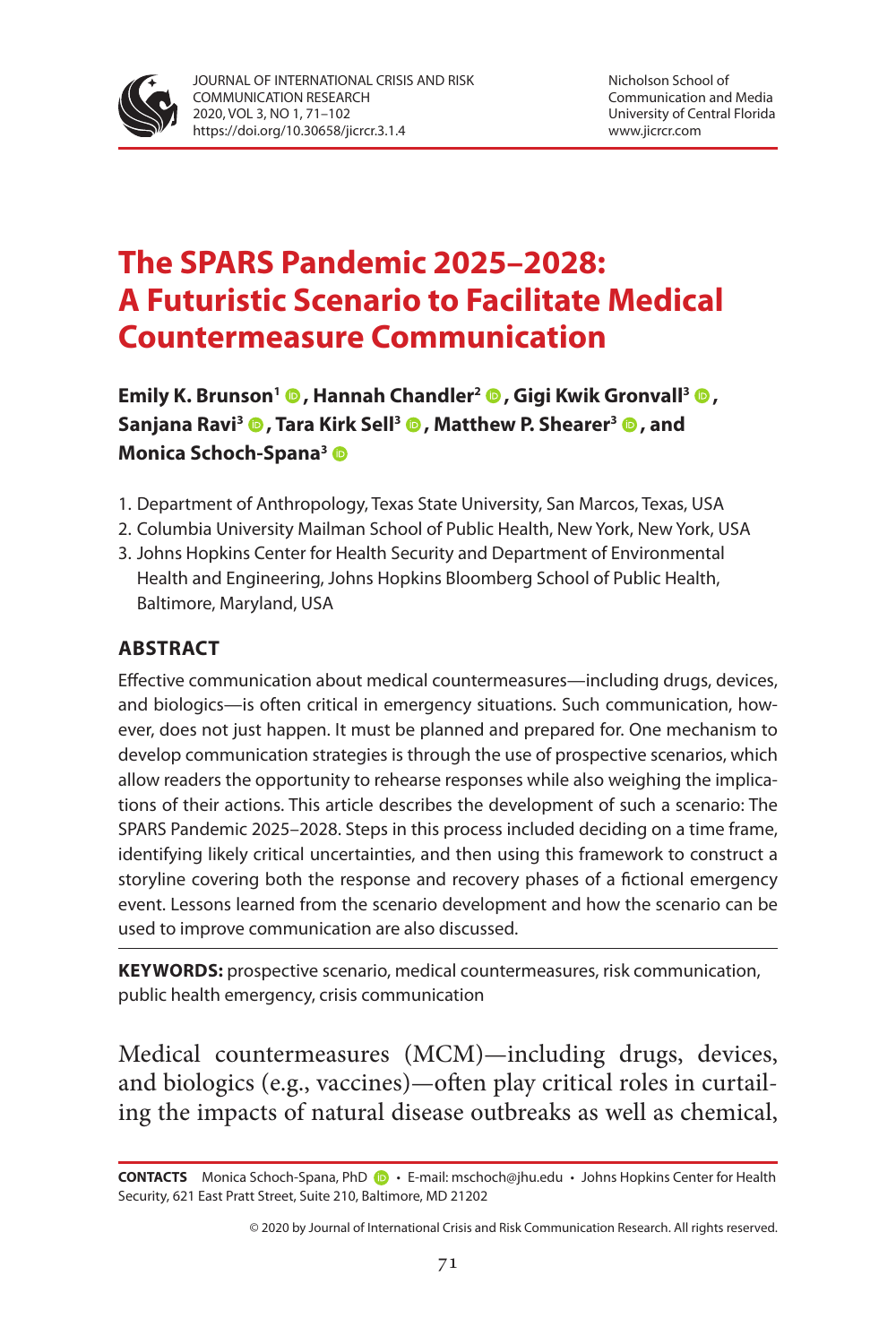biological, radiological, or nuclear (CBRN) incidents (Courtney & Sadove, [2015](#page-26-0)). It is not uncommon for members of the public, however, to misuse or hesitate to take recommended MCM (Liu et al., [2017;](#page-28-0) Quinn et al., [2008;](#page-29-0) Steelfisher et al., [2011](#page-30-0)). New and unfamiliar technology, an accelerated regulatory approval process, or discordant expert views may heighten perceived risks of MCM, leading to public aversion to the countermeasure and/or diminished public trust in MCM regulators or recommenders (Belongia et al., [2005](#page-25-0); Carlsen & Glenton, [2016](#page-25-0); Henrich & Holmes, [2011\)](#page-27-0). In other cases, strong feelings of vulnerability in an emergency situation may prompt persons to demand unnecessary MCM, protest their lack of access to MCM with limited availability, and/or use an excessive amount of prescribed MCM (Dart et al., [2015](#page-26-0); Durigon & Kosatsky, [2012;](#page-26-0) Whitcomb et al., [2015](#page-31-0)). In still other situations, certain social groups may have limited access to MCM because some institutions are still in the process of learning how culture, race, language, and citizenship status produce barriers to health information sharing (Lin et al., [2014](#page-28-0); Uscher-Pines et al., [2011](#page-30-0)). To mitigate all of these issues and ensure proper and timely use of MCM, good communication is key.

From 2014 to 2016, the Center for Health Security undertook a research project to catalog MCM communication "dilemmas" (in the broad sense of a problem) in emergency situations and provide practical and strategic recommendations on how better to obtain desired population health outcomes through improved communication. The principal product was a casebook featuring recent health crises (e.g., 2014–2015 West Africa Ebola outbreak and 2011 Fukushima nuclear plant accident) that helped to illustrate the principles and conditions for effective MCM communication (Schoch-Spana et al., [2016\)](#page-30-0).

Much of the practice-oriented literature relies upon real crises to illustrate successful (or failed) approaches to risk and crisis communication (e.g., Centers for Disease Control and Prevention [CDC], [2018;](#page-25-0) Ulmer et al., [2017](#page-30-0)). The project team similarly used past health emergencies to advance understanding of how communication enables appropriate public use of MCMs, because case studies have compelling benefits for learning: People reason effectively through analogy and not just abstract principles,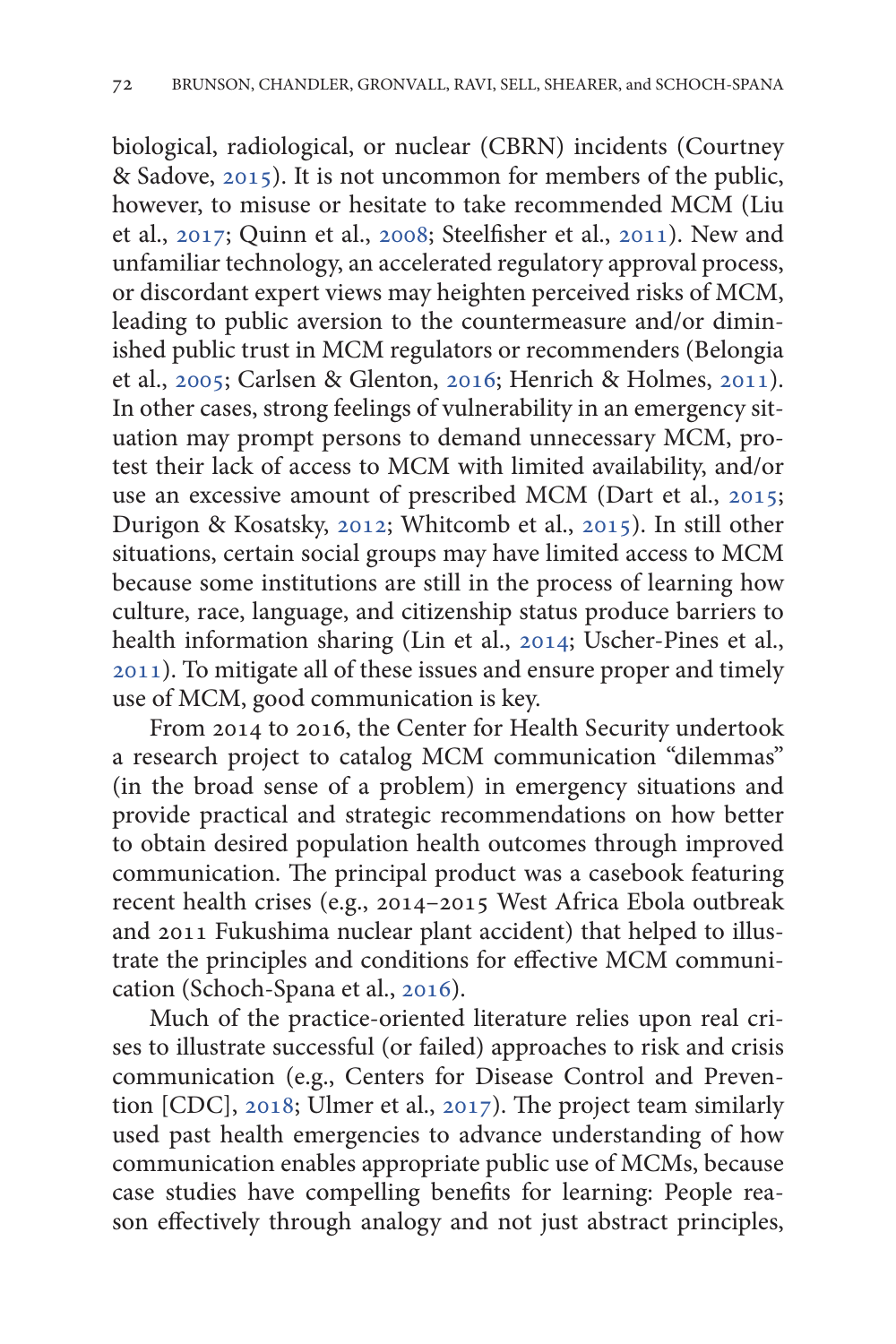contextualization makes broader principles meaningful and memorable, and cases promote reflective thinking and reinforce users' abilities to apply that knowledge in novel settings (Allchin, [2013](#page-25-0); Epling et al., [2003\)](#page-26-0).

Leveraging the same didactic qualities as retrospective cases (Varum & Melo, [2010\)](#page-31-0), the project team subsequently developed a fictionalized prospective scenario—The SPARS Pandemic 2025– 2028—to further prepare users for MCM-related risk and crisis communication dilemmas on the horizon. A scenario is an "analytically coherent" and "imaginatively engaging" story about a possible future state (Bishop et al., [2007](#page-25-0)) that spurs users to envision and exercise their role in shaping potential outcomes (Borjeson et al., [2006;](#page-25-0) Mahmoud et al., [2009;](#page-28-0) Wilkinson & Eidinow, [2008\)](#page-31-0). Outlined in this paper and available in full online (Schoch-Spana et al., [2017\)](#page-30-0), the SPARS scenario is intended to help authorities better anticipate MCM emergency communication dilemmas, understand the larger contexts, practice effective responses, and develop acuity and agility for addressing unforeseen problems. The SPARS Pandemic 2025–2028 features MCM communication dilemmas both of the enduring *and* emerging kind—especially those in relation to evolving information and communication technologies (ICT).

### **Benefits of Scenarios and Simulations in Preparing for Disasters and Epidemics**

The forward-looking SPARS scenario is a tool meant to prompt readers to imagine the dynamic and oftentimes conflicted circumstances in which MCM emergency communication takes place. By engaging readers with a rigorous, simulated health emergency the scenario provides opportunities for readers to mentally "rehearse" responses while also weighing the implications of their actions (Borjeson et al., [2006](#page-25-0)). Apart from testing out responses to foreseeable events, the scenario also provides readers opportunities to consider potential measures in today's environment that might avert comparable problems or classes of problems in the future; that is, consider how to create a preferred future (Bishop et al., [2007](#page-25-0); Borjeson et al., [2006;](#page-25-0) Mahmoud et al., [2009](#page-28-0); Wilkinson & Eidinow, [2008](#page-31-0)).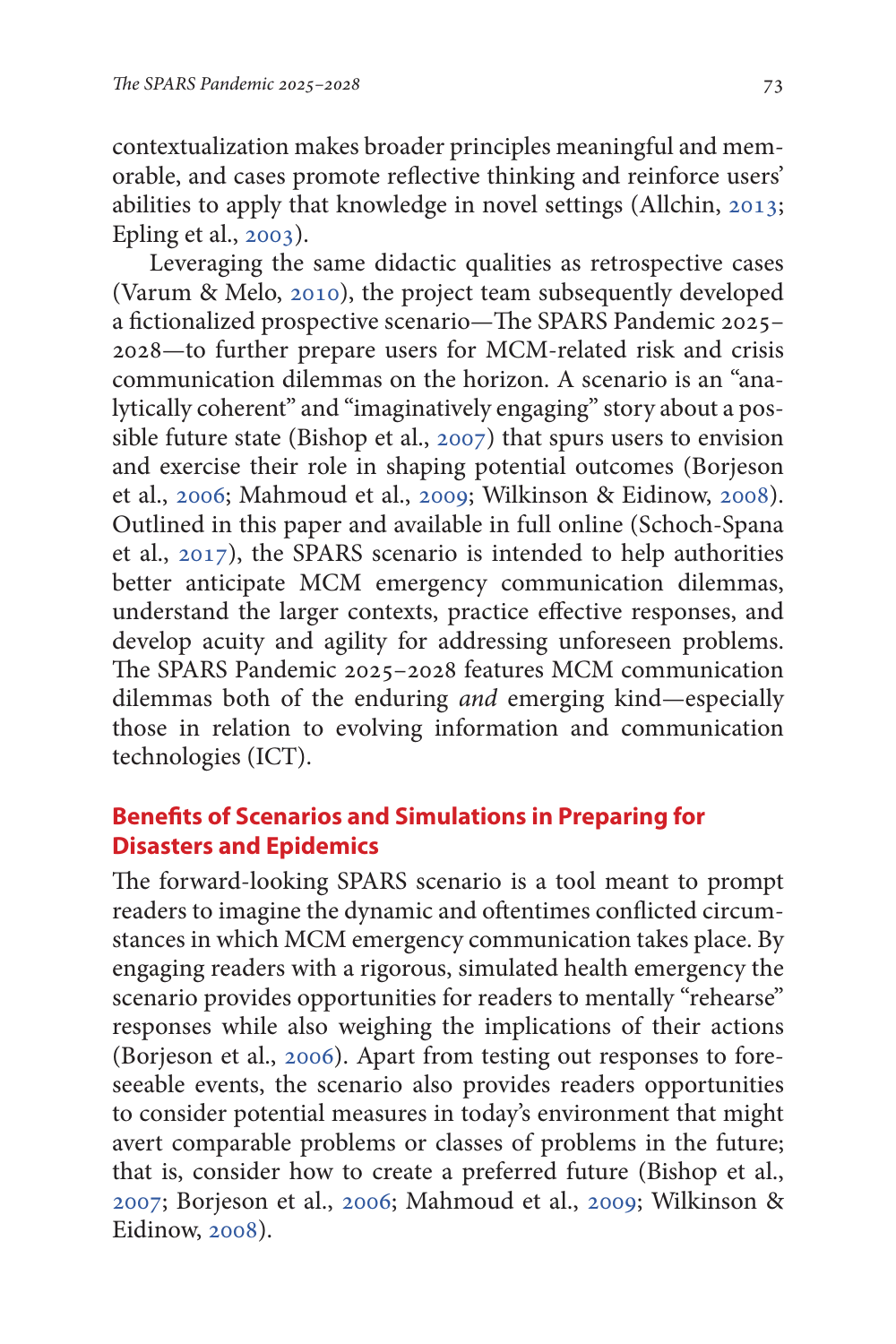Producing coherent and imaginative narratives about the future to inform decision-making in the present is an approach to planning and risk management that businesses, think tanks, governments, and non-governmental organizations have embraced for a half century or more, and a wide range of aims, applications, and techniques have evolved (Bishop et al., [2007](#page-25-0); Varum & Melo, [2010;](#page-31-0) Wilkinson & Eidinow, [2008\)](#page-31-0). In the case of a lowprobability high-consequence event like a pandemic or CBRN incident in which MCM may be deployed, scenario development provides a way—absent an actual emergency—for stakeholders to characterize specific impacts (based on the accepted science), create a shared vision of the threat, weigh alternatives futures with or without risk-reducing interventions, and stimulate action (Earthquake Engineering Research Institute [EERI], [2019;](#page-26-0) Preuss & Godfrey, [2006](#page-29-0)). Earthquake and bioterrorism scenarios, for instance, have played important roles in motivating creative thinking about the need for novel policies and programs and in mobilizing new constituencies around seismic risk reduction (National Research Council [NRC], [2011](#page-29-0)) and public health emergency preparedness (Hamilton & Smith, [2006;](#page-27-0) O'Toole et al., [2002\)](#page-27-0), respectively.

Scenarios that depict an unfolding crisis are valuable tools that can heighten awareness about complex hazards and also enable practical training for the management of disasters and epidemics through exercises (European Centre for Disease Prevention and Control [ECDC], [2014;](#page-26-0) Federal Emergency Management Agency [FEMA], [2019;](#page-26-0) World Health Organization [WHO], [2018\)](#page-31-0). Discussion-based exercises (often called tabletop exercises) help participants, typically decision-makers, become more familiar with emergency plans and procedures, individual and organizational roles and responsibilities, and special challenges posed by a particular threat to public health and safety. By contrast, operation-based exercises (such as drills, functional exercises, and field exercises) attempt to incorporate, to a lesser or greater degree, the front-line personnel, equipment, and physical spaces expected to be in play during an actual emergency (FEMA, [2019;](#page-26-0) Skryabina et al., [2017\)](#page-30-0). A majority of studies on the effectiveness of training in emergency risk communication, in particular, conclude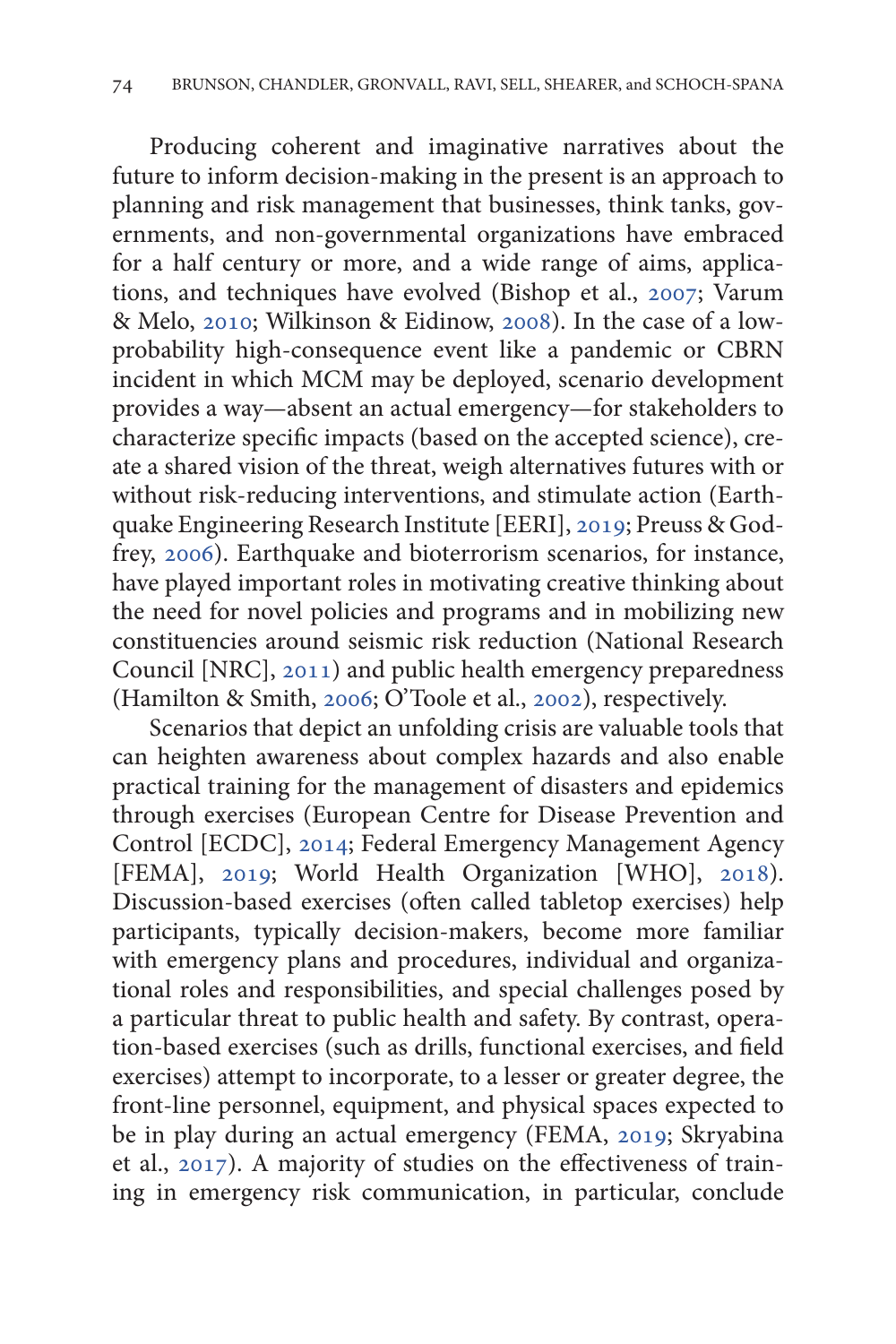that the impacts of tabletop exercises and simulation for training include enhanced awareness, readiness, and knowledge (Miller et al., [2017](#page-28-0)).

### **Social Media Challenges/Opportunities for Health and MCM Communication**

Like the previously mentioned earthquake and bioterrorism scenarios, the SPARS scenario is meant to prepare risk and crisis communicators for future emergencies, and in particular the complex conditions that rapidly-evolving ICT, including social media, are now generating around medicine/public health generally and MCM specifically.

ICT use, including text, illustrations, photo, audio, videos, and diagrams communicated through blog posts, instant messages, video chats, and social network platforms, is now widespread and often used for health-related activities. Among members of the public, a 2010 survey by the Pew Research Center, for instance, showed that 8 in 10 internet users look online for health information, making it the third most popular online activity in the U.S. (Fox, [2011\)](#page-27-0). Likewise, practitioners, public health officials, and other health experts are increasingly turning to ICT—which provides a means to reach the broadest possible population in the fastest, easiest, and least expensive manner (Hinton & Hjorth, [2013](#page-27-0))—for a variety of purposes. Clinician-to-patient and peerto-peer communication, investing individual patients in their own care, information exchanges among diverse healthcare and public health stakeholders, and detecting and managing disease outbreaks have been transformed through ITC (Charles-Smith et al., [2015](#page-25-0); Grajales et al., [2014](#page-27-0); Kreps & Neuhauser, [2010](#page-28-0); Rice & Sara, [2018](#page-29-0)). While this situation may appear overwhelmingly positive, some aspects of ITC use and its popularity remain problematic.

First, ITC use has altered the dynamics between health experts and the patients and populations they serve (Hawn, [2009](#page-27-0)). Social media in particular has provided a mechanism for laypersons to readily share their health-related experiential knowledge with each other, thus dislodging the centrality of health professionals' authoritative knowledge in people's decision-making and behavior (Hawn, [2009;](#page-27-0) Househ et al., [2014\)](#page-27-0).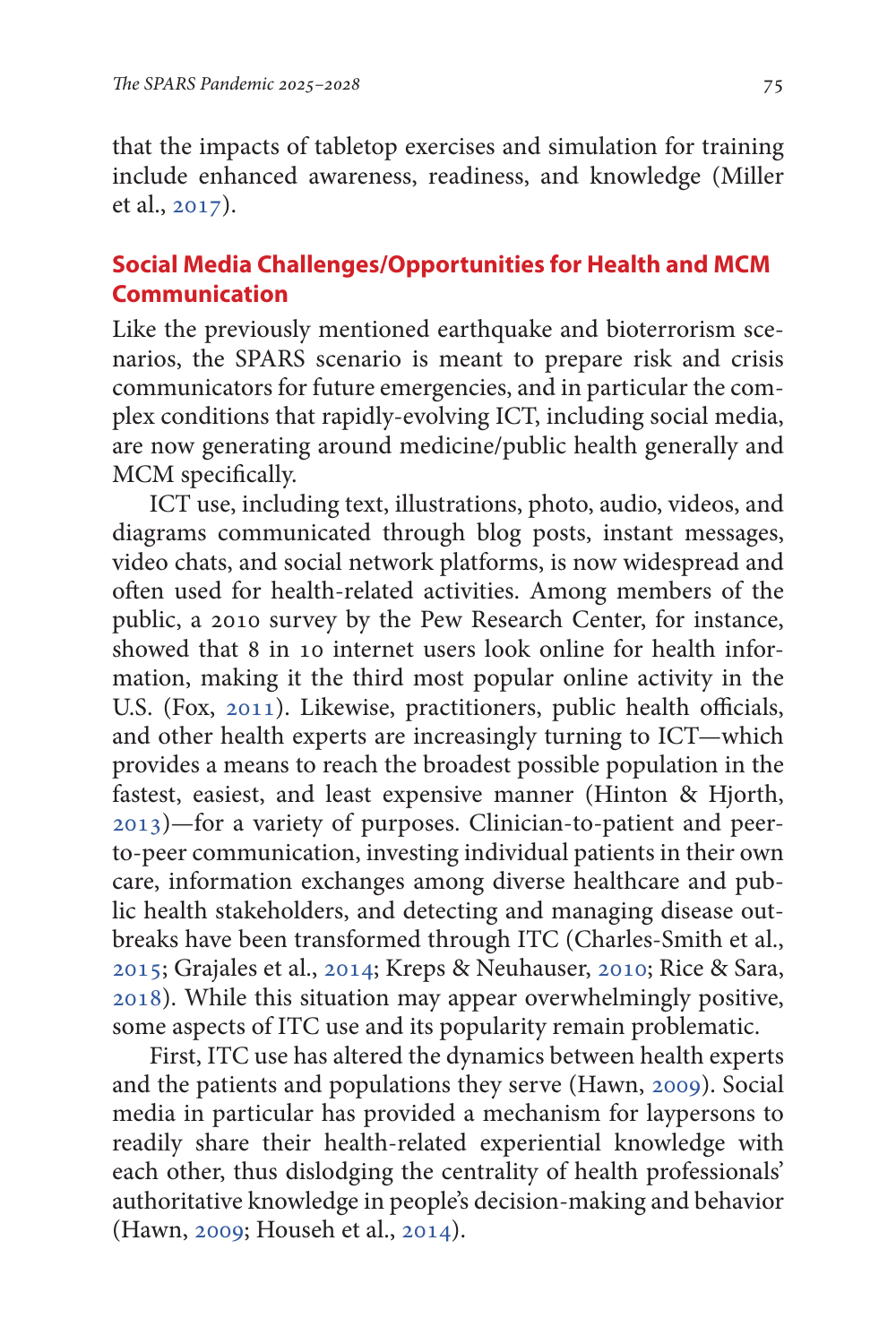Second, ITC can, and is, used to spread false information. Wolfe and associates ([2002\)](#page-31-0), for example, found that 32% of antivaccine websites surveyed included pictures of "menacing needles" and 23% had pictures of children reported to have been harmed or killed by vaccines. As parents come across these images and their associated stories this can lead parents to place greater emphasis on personal and emotional experience rather than scientific evidence. Referred to as false consensus bias in the social psychology literature, parents may then hesitate to vaccinate or reject vaccines for their children altogether.

What is particularly challenging in regard to social media is that such images and negative stories tend to have a greater impact than facts and positive messages. In their research of vaccinationrelated YouTube videos, for example, Keelan and associates ([2007\)](#page-28-0) found that while the majority  $(48%)$  of the 153 identified videos promoted vaccination and only 32% were negative toward vaccination, the most liked and viewed were the ones with negative content. The lowest rated and watched videos were provaccination public service announcements.

These positive and negative aspects of ITC, in turn, influence what practitioners and the broader public understand about MCM safety and efficacy, thus presenting new challenges and opportunities for crisis and risk communicators. Medication users, for example, are increasingly sharing personal knowledge and experience of drug benefits and risks via online disease support networks, patient and drug forums, and microblogging (Matsuda, [2017](#page-28-0); Sloane et al., [2015](#page-30-0)). Through social media, these individuals can find both practical information and a sense of community, while drug safety professionals have a new, rich data source with which to mine for potential evidence of adverse events, supplementing uneven healthcare provider reports (Edwards & Lindquist, [2011](#page-26-0); Inch et al., [2012](#page-27-0)).

At the same time, great potential exists for the public to encounter misleading or dangerous information about pharmaceuticals, as non-expert consumers deliver their own drug product testimonials and illegal online pharmacies promote their services via social media (Tyrawski & DeAndrea, [2015](#page-30-0)). Misinformation is proving especially challenging in connection with vaccines where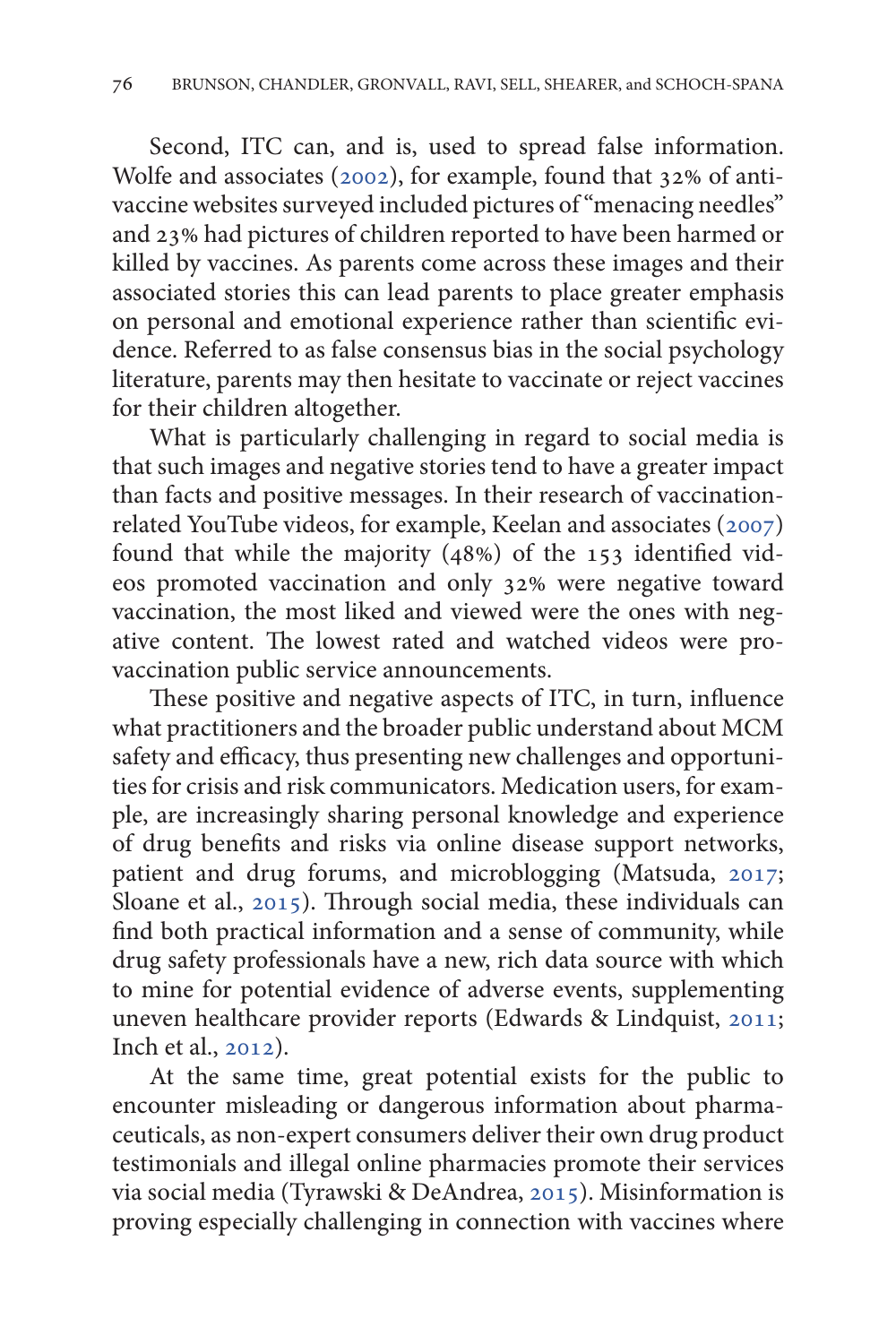social media users encounter disproportionate negative reporting and images, are more swayed by personal narratives about vaccination's adverse effects than the science, and tend to judge disparate ideas about vaccines as equally valid, regardless of expertise (Guidry et al., [2015](#page-27-0); Kata, [2012;](#page-27-0) Poland et al., [2009](#page-29-0); Witteman & Zikmund-Fisher, [2012](#page-31-0)). Thus, in this current ITC-rich environment, good communication, and good training for effective communication, is critical.

## **Methods**

To develop the SPARS scenario a project team with expertise in a variety of areas, including epidemiology, public health preparedness, risk communication, and the biological and social sciences, was assembled. Utilizing these diverse perspectives, the team used a combination of the inductive and deductive heuristics delineated by Ogilvy and Schwartz ([2004\)](#page-29-0) to develop the scenario premise (Figure 1). This process began with selecting the timeframe for the scenario—the years 2025–2028. These dates, which were 10–13 years in the future at the time, were chosen to provide a timeline that allowed the development of future possibilities, but was not so far in the future as to make the scenario become a work of science fiction. After the timeframe was established, the project team turned to the focal question: What emergency communication issues around MCM are most likely to exist 10 years from now?

To begin answering this question, the project team considered the key economic, environmental, political, social, and technological factors they felt were likely to emerge by 2025. Factors considered by the project team included prominent ones such as technological advances like the proliferation of tools to access the internet, increased use of the internet for things like social media and telemedicine, greater political and social polarizations, changing demographics in the United States including an aging baby boomer population, and climate change and urbanization that could result in the (re)emergence of zoonotic diseases.

After careful discussion of each of these factors, which included consideration of existing literature and theoretical approaches, the team considered which factors seemed inevitable given present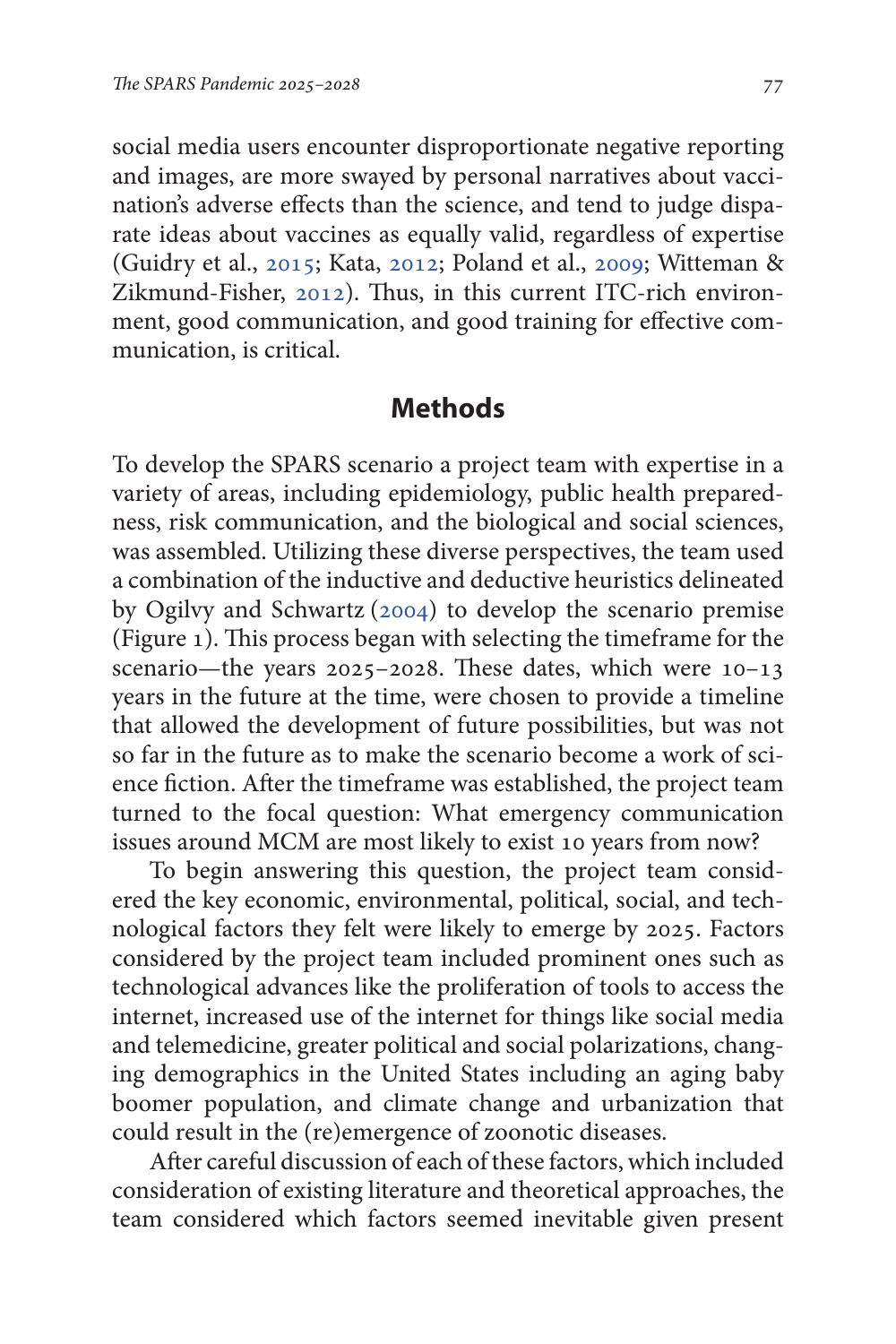#### **FIGURE 1 The scenario generation process, adapted from Ogilvy and Schwartz (**[2004](#page-29-0)**).**

#1 - Identify focal issue and time frame

#2 - Brainstorm a list of "key drivers"

#3 - Sort "drivers" into "predetermined trends" and "critical uncertainties"

Distinguish inevitable trends that will play out the same no matter what \*versus\* important trends whose impacts are unsure

Reduce each critical uncertainty to an axis with polar cases at each extremity; overlay the 2 axes and produce 4 futures to explore

Single out a key decision or a strategic uncertainty that has long-range consequences

Consider notable forces shaping and influencing the focal issue: social, technological, economic, natural, political

important to the organization

#4 - Select top 2 "critical uncertainties" and build 2x2 scenario matrix

#5 - Select 1 of the 4 futures and elaborate on a complete storyline

Deepen the plot through systems thinking

Tell a story with a beginning, middle, and end

Create characters

Think of critical events, then delve into underlying patterns and structures that these events signal; use diagrams to see how forces interact

Capture time and causality dimensions; first this, then that; generate a series of headlines describing events over the course of the scenario

Personify the magnitude and direction of change by using real or iconic figues

Employ standard plot lines

Build on common narratives ("winners and losers" and "David and Goliath")

#6 - Refine the plot through an iterative process of reflection, research, and revision

#7 - Explore the strategic implications of the scenario

Return to initial focal issue to determine gaps, vulnerabilities, options facing the organization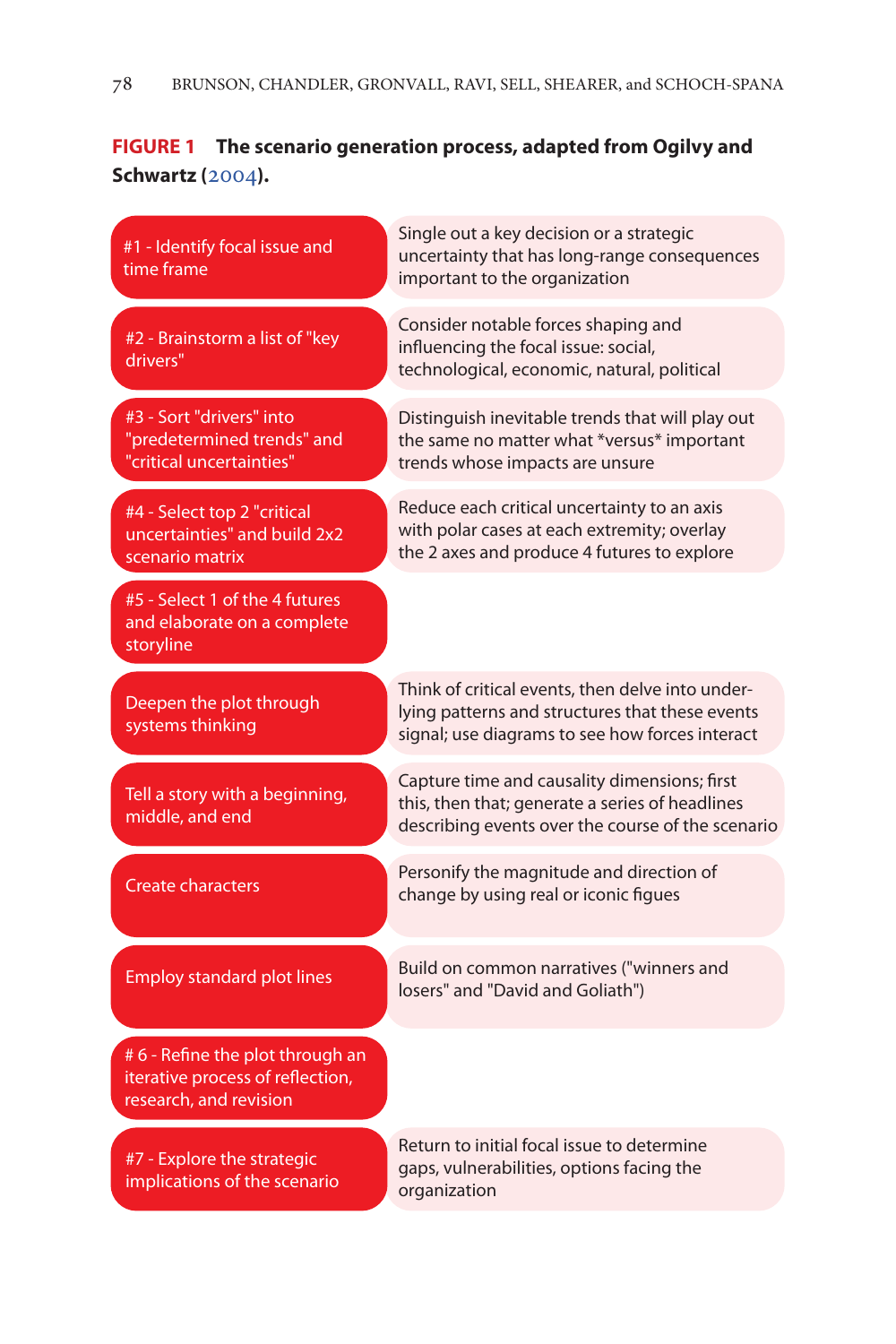conditions and which were the most likely to impact the direction of the scenario. From this process, two critical uncertainties were identified: the extent of access to information technology, that the team felt was inevitable, and the degree of fragmentation among populations along social, political, religious, and cultural lines, which the team felt would lead to novel communication issues. The project team then used these uncertainties to construct a scenario matrix illustrating the four possible futures that could be shaped by these trends (Figure 2). After careful consideration, the team ultimately chose the "echo-chamber"—a world comprised of isolated and highly fragmented communities with widespread access to information technology—as the future in which the prospective scenario would take place.

#### **FIGURE 2 Final Scenario Framework: Four possible futures in which the SPARS pandemic unfolds.**

| Unbridled access and openness to information technology (including social<br>media) |                           |                          |                                                            |
|-------------------------------------------------------------------------------------|---------------------------|--------------------------|------------------------------------------------------------|
| Isolated<br>communities,<br>social<br>fragmentation                                 | "Echo-chamber"            | "UN Security<br>Council" | Diverse but<br>integrated<br>communities,<br>"melting pot" |
|                                                                                     | "Solitary<br>Confinement" | "Shangri-La"             |                                                            |

Erratic, unequal access to information technology (including social media)

"Echo-Chamber"—a technologically savvy, plugged in, but fragmented society in which groups that hold diverse worldviews consume information that continues to validate their own positions, allowing them to live in their own mental bubble; government agencies and citizens alike have ready access to all the latest informational tools.

"Solitary Confinement"—a society (including general population and public sector) with an uneven access to informational technology (due to lack of net neutrality, uneven infrastructure) that isolates differently minded communities.

"UN Security Council"—a technologically savvy, plugged in society where diversity reigns, but difference and tolerance are socially valued, and where information flows freely across different groups.

"Singapore"—a melting pot society, with peaceful co-existence of differently minded groups, but uneven levels of access to information technology.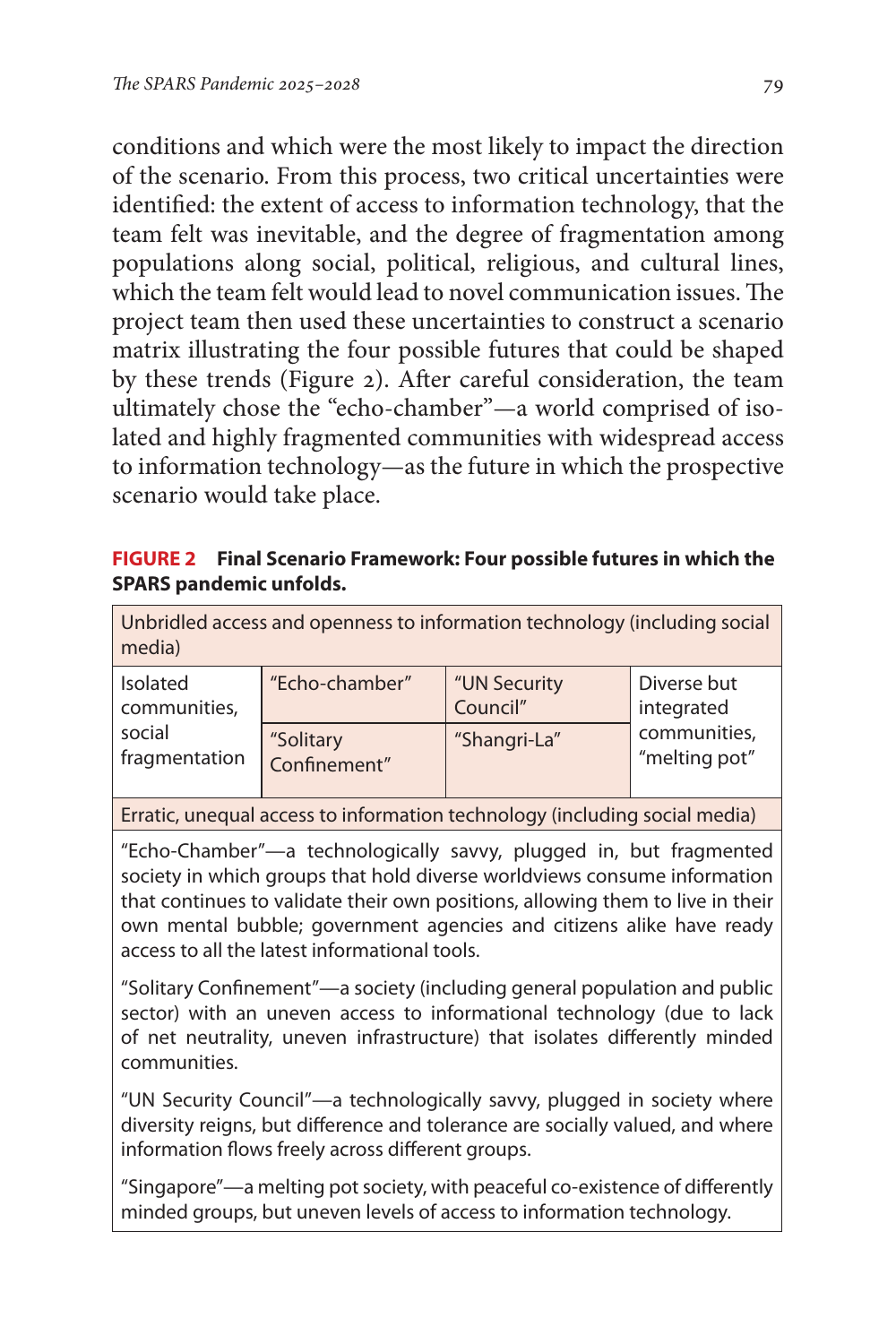From this point, scenario-specific storylines were developed, drawing on the subject matter expertise of the project group, interviews with expert working group (EWG) members associated with the larger project, historical accounts of past MCM crises, contemporary media reports, and scholarly literature in sociology, emergency preparedness, health education, and risk communication. This process allowed the project team to identify expected and new communication dilemmas to include in the scenario. As one example of this, the project team considered how the internet and social media affect the social dynamics of health communication. Using the theory of false consensus bias and the findings on vaccination in social media (described previously in the literature review section), the project team identified specific communication dilemmas to include in the scenario. One of these involved responding to a particularly emotional video that was widely spread via social media and then maintained in the public view for months afterward by teenagers who enjoyed the shock value of the images. This specific case, titled "Going Viral," is presented later in this paper.

Once different dilemmas were identified, the team considered how the different storylines could reasonably fit together and what characters were necessary in order for these events to occur. An outline for the scenario was then constructed using newspaper and other social media headlines as markers for key events; in many instances, these remained in the scenario in order to introduce the different dilemmas. Finally, the entire storyline was written in draft form as if the SPARS outbreak had occurred in the recent past, allowing some outcomes and conclusions to be drawn within the scenario.

From this point, scenario development entailed a recursive process of continued research and analysis by the project team, review and feedback from EWG members (summer 2015), and two rounds of external review by authorities on risk communication and the MCM enterprise (four individuals in fall 2015, three individuals in summer 2017). Comprising the project EWG were risk and crisis communication scholars; MCM developers, producers, and regulators; practitioners in medicine, public health,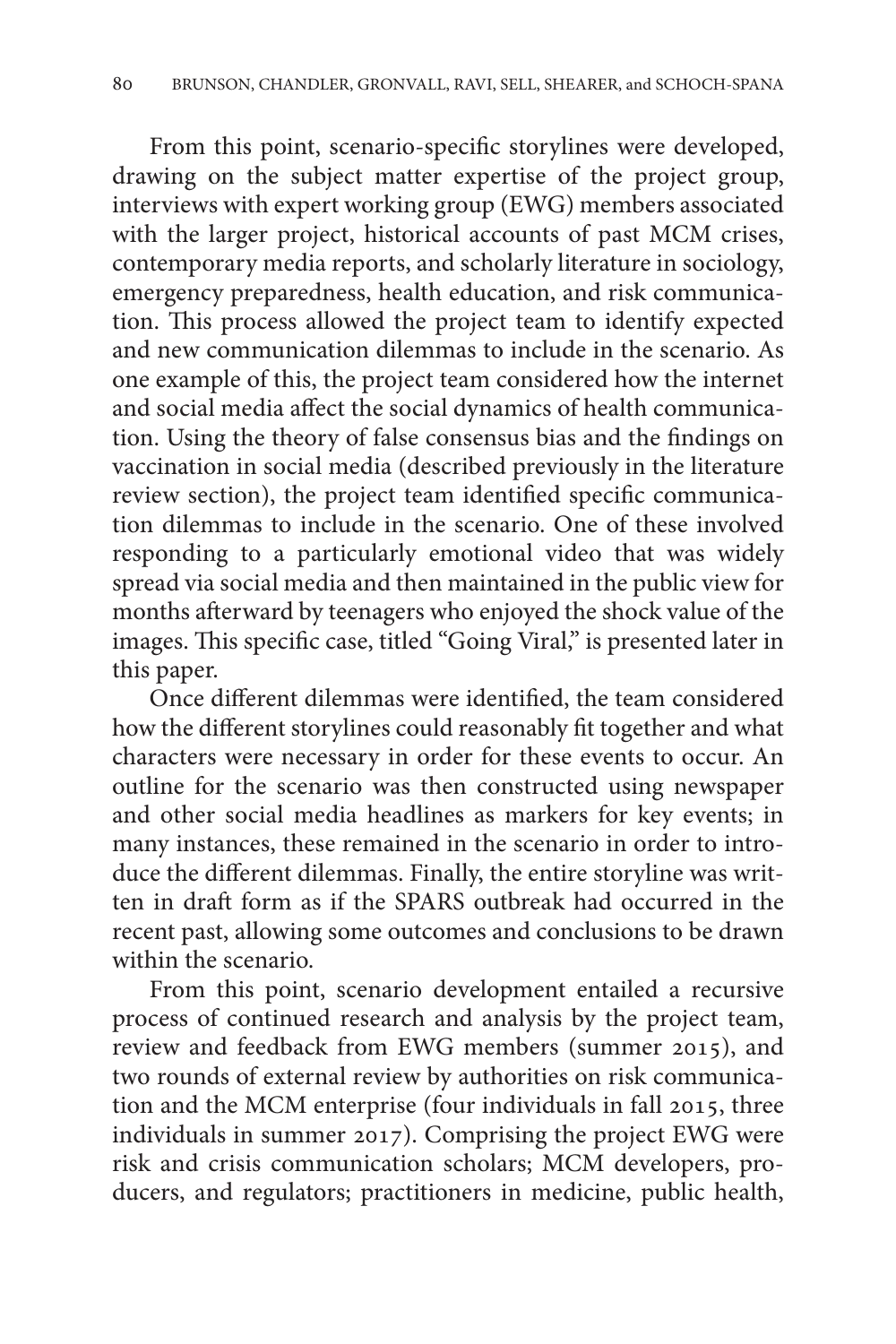and pharmacy science; and experienced public health emergency managers at all levels of government. Revisions were made after each review in order to increase the accuracy and usefulness of the material presented in the scenario.

The final product, referred to hereafter as the SPARS scenario, is not intended to be a crystal ball of things to come; rather, it is meant to serve as a plausible narrative that illustrates a broad range of serious and frequently encountered challenges in the realm of risk and crisis communication. To increase the usefulness of the scenario, each response- and recovery-phase dilemma is followed by food for thought questions that are meant to prompt readers, reading as individuals or in training groups, to consider how they might respond to similar situations or how they might prevent similar problems or classes of problems from occurring in the first place. Like the studies of scenario-driven exercises (Skryabina et al., [2017\)](#page-30-0) show, including those featuring emergency risk communication (Miller et al., [2017](#page-28-0)), the SPARS scenario is intended to prepare users for mitigating public health emergencies and managing MCM communication dilemmas more effectively. In the following sections, we outline the scenario environment and how the fictional outbreak begins. We then provide excerpts of two dilemma sections as examples of the larger document.

# **The SPARS Scenario: An Introduction**

### **Scenario Environment**

The setting of SPARS is the world in 2025–2028. For this time period, the project team imagined a world that is simultaneously more connected and yet more divided. There is nearly universal access to wireless internet for even the poorest persons in the United States. Additionally, technological innovations and competition between technology companies have made an even wider range of information technology readily available to all. Despite the possibilities for these advancements to facilitate broad communication between individuals and communities, the project team also envisioned a future where many have chosen to self-restrict the sources they seek for information, often electing to interact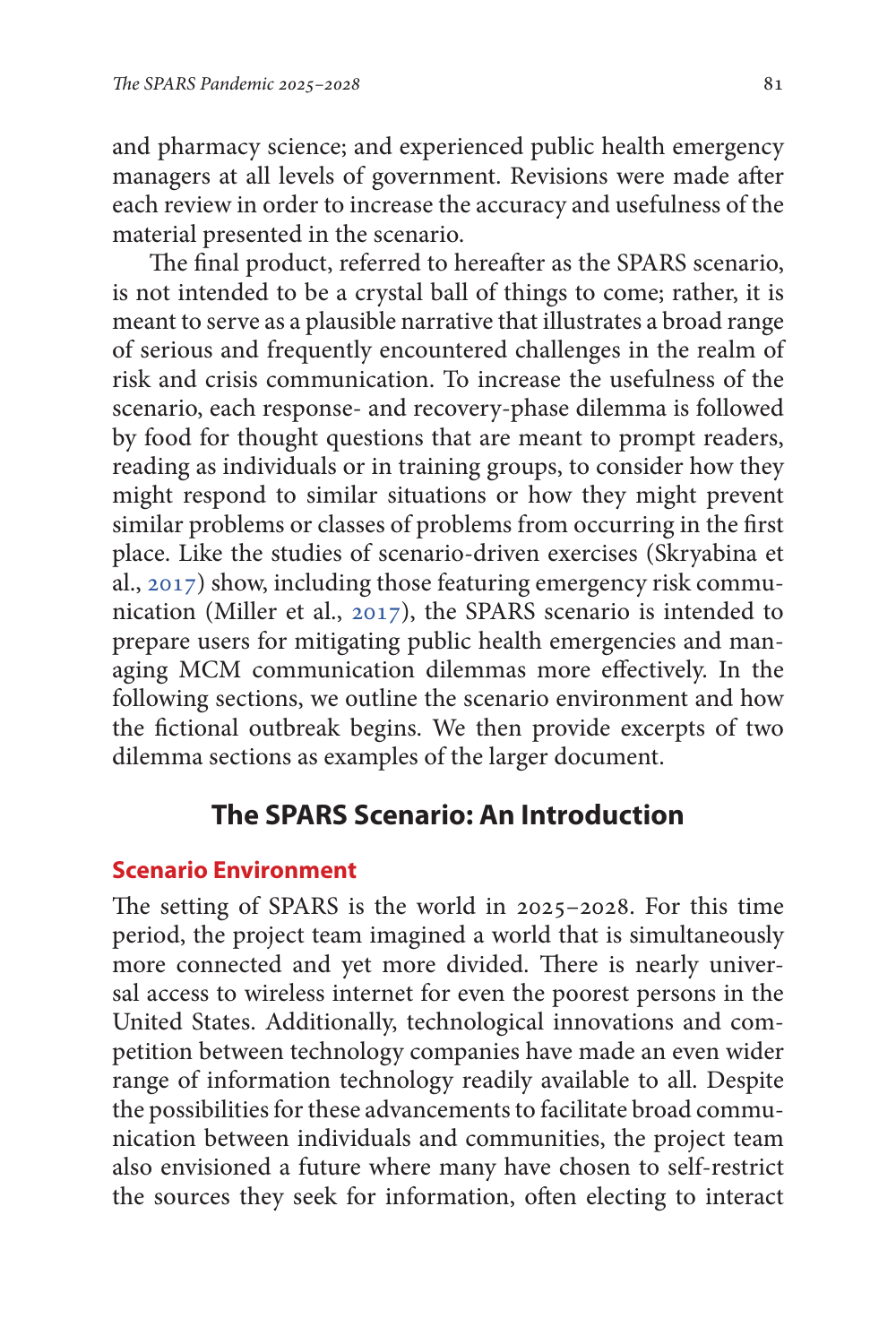only with those whom they agree with on significant issues. This trend increasingly isolates cliques from one another, making communication across and between these groups more difficult.

In relation to MCM communication more specifically, government agencies like the CDC have increasingly adopted social media technologies, including long-existing platforms such as Facebook, Snapchat, and Twitter, as well as emerging platforms like ZapQ—an interface that enables users to aggregate and archive media content from other platforms and communicate with cloud-based social groups based on common interests and current events. Federal and state public health organizations have also developed agency-specific applications and ramped up efforts to maintain and update agency websites.

Challenging this technological grip, however, are the diversity of new platforms and the speed with which social media communities evolve. Moreover, while technologically savvy and capable, these agencies still lag in terms of their "multilingual" skills, cultural competence, and ability to be present on all forms of social media. These agencies also face budget constraints, which complicates their efforts to improve public communications efficiency and effectiveness by increasing their presence in existing and emerging social media platforms.

# **SPARS**

After much consideration of possible emergency situations that would require MCM use, the project team decided on setting the storyline around a novel coronavirus that caused a mild, flu-like disease in most instances, but pneumonia and/or hypoxia requiring hospitalization and extensive medical treatment in a small minority of cases. The project team named this fictional pathogen the St. Paul Acute Respiratory Syndrome Coronavirus, or SPARS for short, because in the scenario it is first identified in St. Paul, Minnesota.

Two features of this disease are important to note because they impact how the storyline of the scenario plays out, as well as some of the communication dilemmas that occur. First, the project team decided to make SPARS have an extended incubation period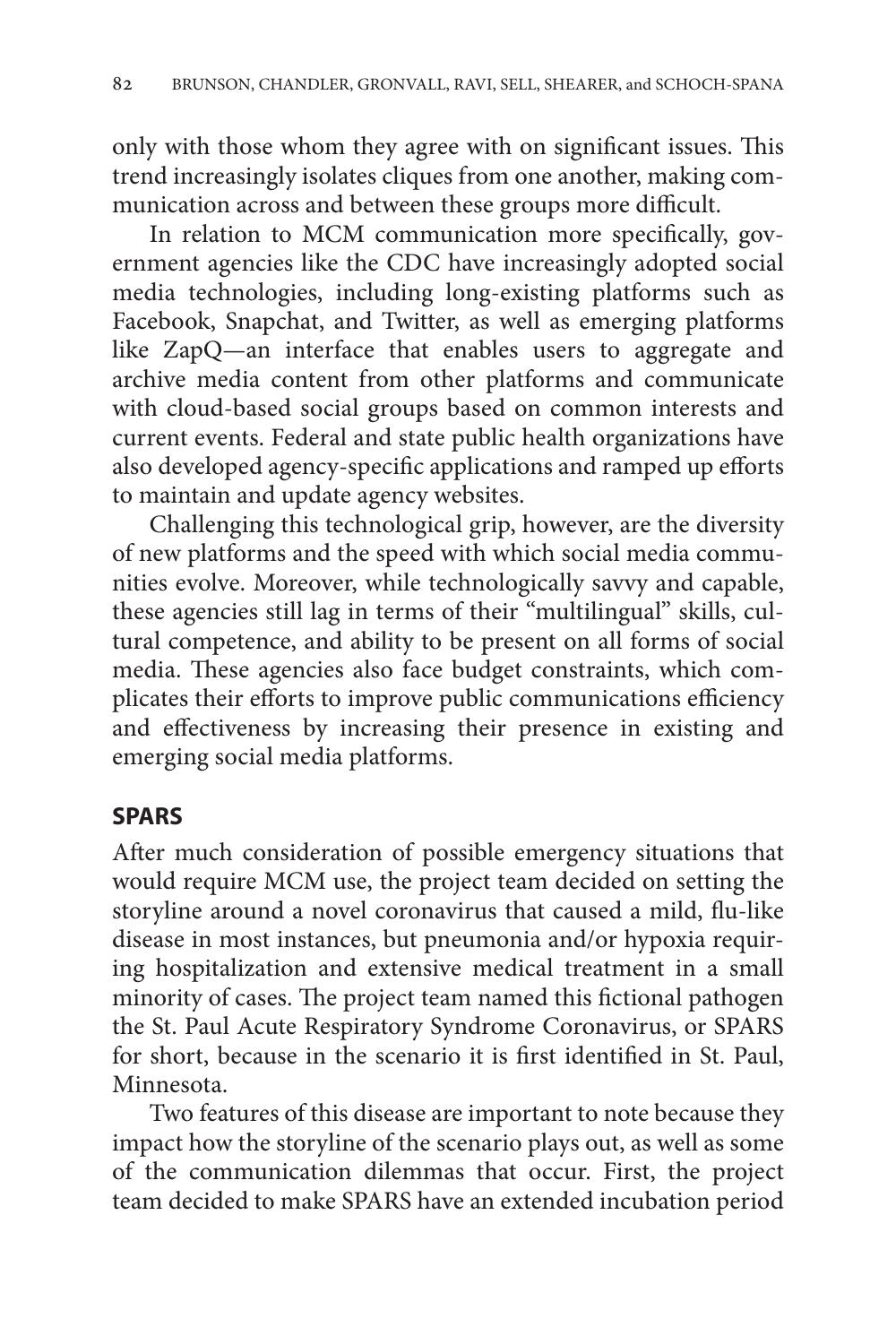( $7$  to 10 days) but a short latent period ( $4$  to  $5$  days). This complicates the scenario because infected persons in the story are capable of spreading the virus for up to 6 days before showing symptoms of the disease themselves. This feature of SPARS makes isolation procedures in the scenario, like urging people to stay home if they think they might be sick, less effective than what is typically expected for airborne pathogens and thus introduces novel dilemmas in the storyline. Second, the project team decided to make the morbidity and mortality from SPARS both significantly higher in children than adults, and among pregnant women and those with chronic respiratory conditions. This parallels disease characteristics associated with past disease outbreaks, including the H1N1 pandemic, and allowed for some communication dilemmas from the past to be revisited under different future circumstances.

In all, the SPARS scenario provides 19 specific storylines, and an associated 23 communication dilemmas for readers to consider. An outline of the entire storyline is available in Table 1, and a list of the communication dilemmas provided in the scenario can be found in Table 2. The following sections provide excerpts of two dilemmas included in the scenario as well as their associated communication dilemmas and food for thought questions.

| 2025     |                                                                                                                                                                      |
|----------|----------------------------------------------------------------------------------------------------------------------------------------------------------------------|
| October  | The first US deaths occurred due to SPARS. Initially, these<br>deaths were thought to have been caused by influenza.                                                 |
| November | Cases of SPARS were reported across Minnesota and in six<br>other states.                                                                                            |
|          | Thanksgiving holiday travel and Black Friday shopping<br>facilitated spread of SPARS beyond the Midwest (26 states<br>and multiple other countries by mid-December). |
|          | The WHO declared the SPARS pandemic to be a Public Health<br>Emergency of International Concern.                                                                     |
| December | No treatment or vaccine for SPARS existed, but there was<br>some evidence that the antiviral Kalocivir could be effective<br>as a therapeutic.                       |

**TABLE 1 Timeline of Events in the "SPARS Pandemic 2025–2028" Scenario**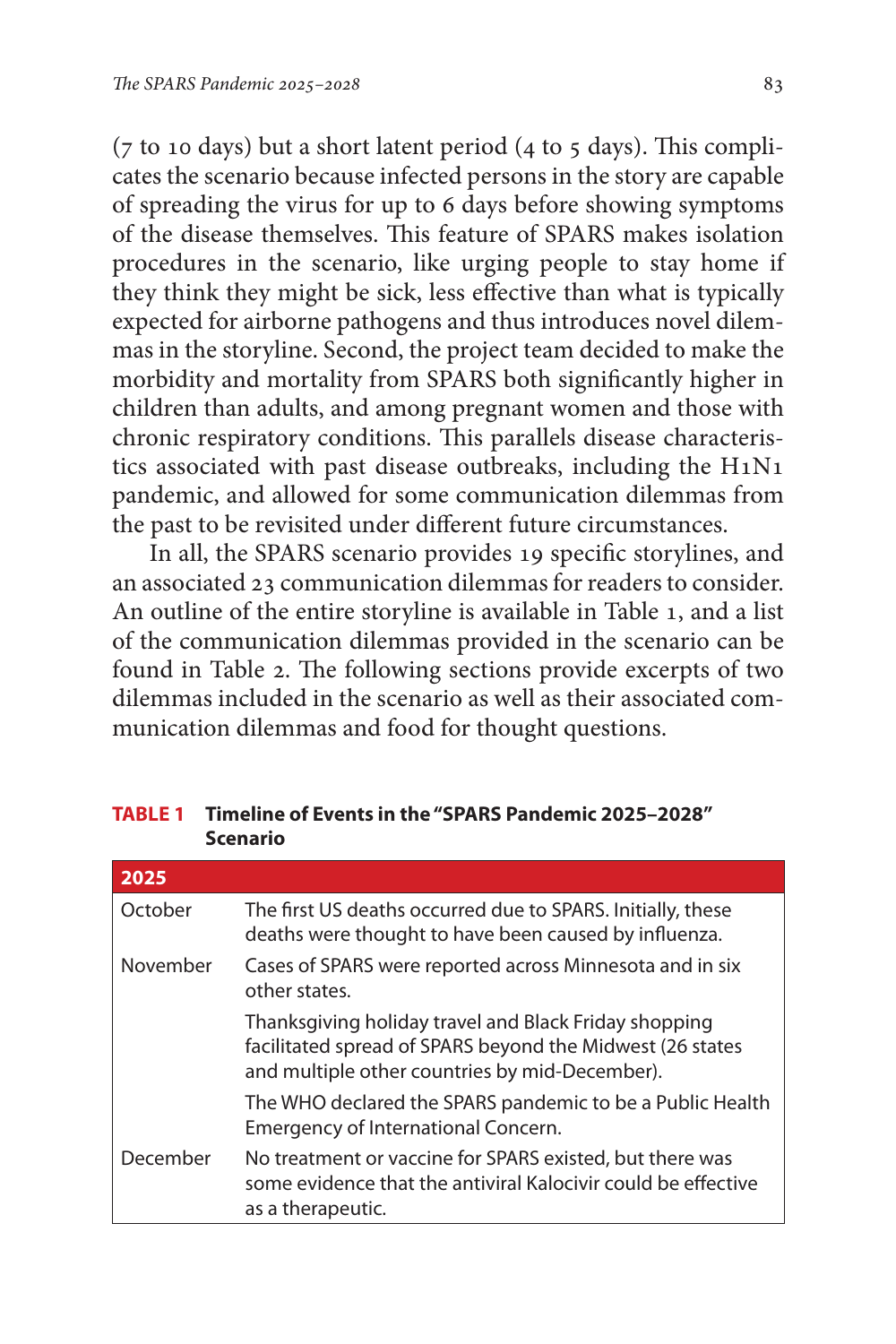|          | A proprietary vaccine developed and manufactured by a<br>multinational livestock conglomerate (GMI) was proposed<br>as a potential foundation for a human vaccine. The vaccine<br>was developed to combat an outbreak of a similar respiratory<br>coronavirus in hooved mammal populations in Southeast<br>Asia, but the vaccine had not been licensed by any regulatory<br>authority or tested in humans. There were concerns over<br>potential side effects. |
|----------|----------------------------------------------------------------------------------------------------------------------------------------------------------------------------------------------------------------------------------------------------------------------------------------------------------------------------------------------------------------------------------------------------------------------------------------------------------------|
| 2026     |                                                                                                                                                                                                                                                                                                                                                                                                                                                                |
| January  | The US government contracted CynBio to develop and<br>produce a human SPARS vaccine based on the GMI animal<br>vaccine.<br>The HHS Secretary invoked the Public Readiness and<br>Emergency Preparedness Act (PREP Act) to provide liability<br>protection for the vaccine manufacturer and providers.                                                                                                                                                          |
|          | Congress authorized and appropriated emergency funds<br>under the PREP Act to provide compensation for potential<br>adverse side effects from the vaccine.                                                                                                                                                                                                                                                                                                     |
|          | Following reports of Kalocivir's limited success in treating<br>patients with severe SPARS infections, the FDA issued an<br>Emergency Use Authorization (EUA) for the antiviral. Kalocivir<br>had been evaluated as a therapeutic for SARS and MERS,<br>and several million doses were maintained in the SNS, which<br>could be deployed as necessary while production capacity<br>was established to meet demand.                                             |
|          | The FDA, CDC, and NIH provided seemingly conflicting<br>communications regarding the safety and efficacy of<br>Kalocivir.                                                                                                                                                                                                                                                                                                                                      |
|          | In the United States, public anxiety around SPARS resulted in<br>extensive use of Kalocivir, frequent self-reporting of SPARS<br>symptoms, and a surge in demand for medical care.                                                                                                                                                                                                                                                                             |
|          | By late January SPARS was detected in 42 countries and all US<br>states.                                                                                                                                                                                                                                                                                                                                                                                       |
| February | A lack of cultural competency in FDA and other<br>governmental communication became apparent among<br>various ethnic groups in the United States.                                                                                                                                                                                                                                                                                                              |
|          | A video of a 3-year-old vomiting and fainting after taking<br>a dose of Kalocivir was widely and rapidly spread via social<br>media, strengthening opposition to the EUA.                                                                                                                                                                                                                                                                                      |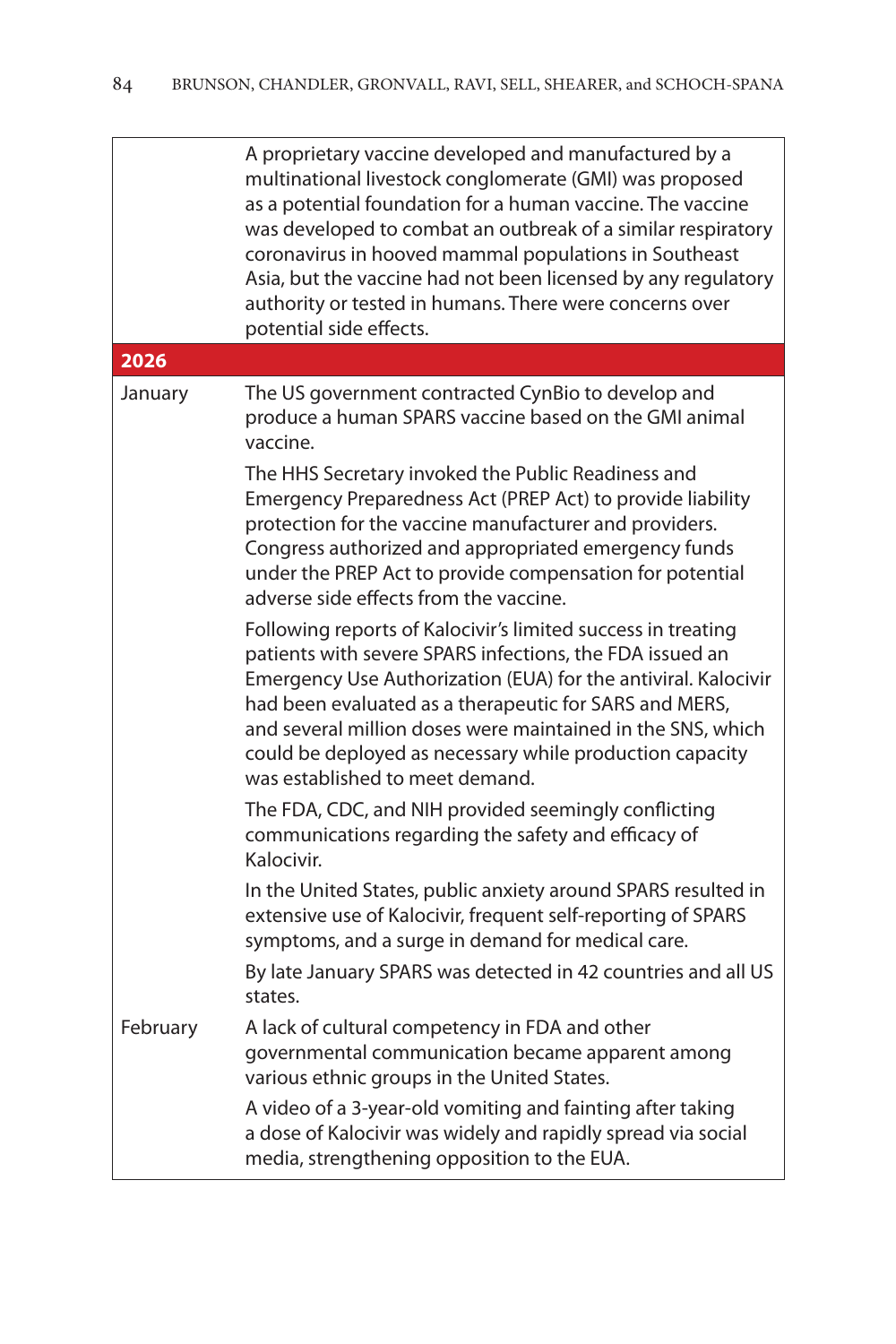|       | The UK Medicines and Healthcare Products Regulatory<br>Agency and the European Medicines Agency jointly<br>authorized the emergency use of a new antiviral, VMax, in the<br>United Kingdom and throughout the European Union. Some<br>Americans attempted to gain access to VMax online or by<br>traveling to Europe.                                                                                                                                                                                                                                                       |
|-------|-----------------------------------------------------------------------------------------------------------------------------------------------------------------------------------------------------------------------------------------------------------------------------------------------------------------------------------------------------------------------------------------------------------------------------------------------------------------------------------------------------------------------------------------------------------------------------|
| April | The CDC publicized an updated (and significantly lower) case<br>fatality rate in the United States; the perception of lesser risk<br>triggered a drop in public interest.                                                                                                                                                                                                                                                                                                                                                                                                   |
| May   | Production of Corovax, the SPARS vaccine produced by<br>CynBio, was well underway.                                                                                                                                                                                                                                                                                                                                                                                                                                                                                          |
|       | Federal agencies initiated a communications campaign using<br>well-known public figures with mixed results. Polls indicated<br>a 15-23% increase in SPARS and Kalocivir knowledge<br>nationwide. Hip-hop icon BZee had success promoting<br>public health messaging with an online video clip, but he<br>lost credibility when he compared volunteers for Corovax<br>trials with "volunteers" from the Tuskegee syphilis study.<br>Similarly, former President Bennett provided a non-committal<br>response when asked if she would want Kalocivir for her new<br>grandson. |
|       | Public health agencies discovered that a relatively new social<br>media platform, UNEQL, was being used as a primary means<br>of communication in college-aged populations.                                                                                                                                                                                                                                                                                                                                                                                                 |
| June  | Corovax entered the final stage of its expedited review, and<br>production capacity was increased. Ten million doses were<br>expected to be available by July with fifty million more in<br>August.                                                                                                                                                                                                                                                                                                                                                                         |
|       | The CDC Advisory Committee on Immunization Practice<br>(ACIP) announced vaccine priority groups. Healthcare<br>providers were not included as a priority, inciting protests by<br>doctors and nurses across the country.                                                                                                                                                                                                                                                                                                                                                    |
|       | In order to prioritize distribution of limited Corovax supply,<br>the federal government requested that states report<br>summary information for patient electronic health records<br>(EHRs) to estimate the number of individuals in high-risk<br>populations. This effort was met with resistance from the<br>public, who protested the federal government accessing their<br>private medical information.                                                                                                                                                                |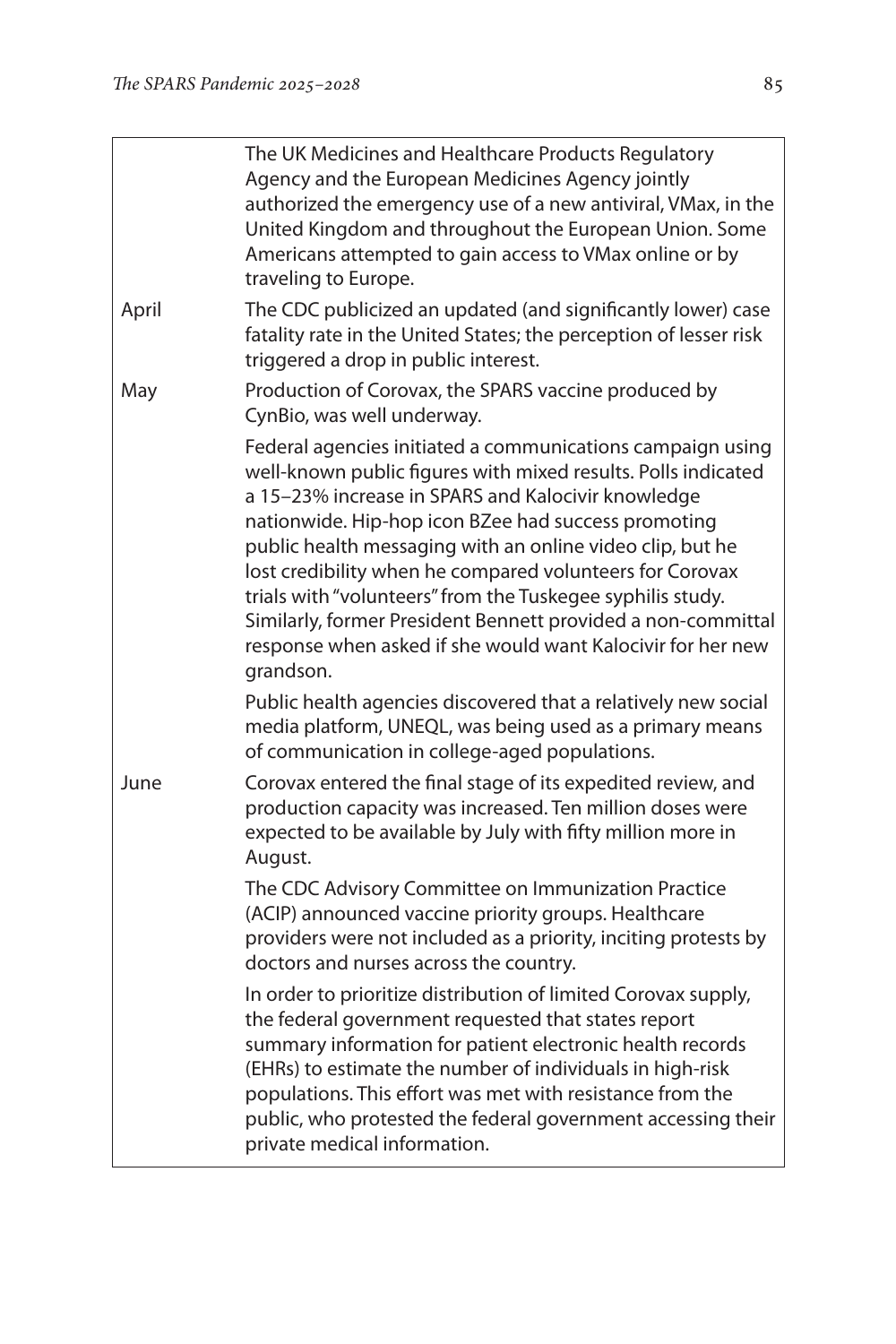| July      | A week prior to initiating the nationwide vaccination<br>program, damage to a power grid in the Pacific Northwest<br>resulted in a widespread power outage that lasted two<br>weeks. State and local public health agencies initiated<br>communications programs using posters and flyers to<br>promote the vaccination program in the absence of<br>electronic media. |
|-----------|------------------------------------------------------------------------------------------------------------------------------------------------------------------------------------------------------------------------------------------------------------------------------------------------------------------------------------------------------------------------|
|           | Social media efforts across the country promoted the<br>vaccination campaign, and crowdsourced data helped to<br>increase efficiency in distributing the vaccine.                                                                                                                                                                                                      |
| August    | The Corovax vaccination program met resistance from several<br>groups: alternative medicine proponents, Muslims, African<br>Americans, and anti-vaccination activists. Initially operating<br>independently, these groups banded together via social<br>media to increase their influence.                                                                             |
| September | Japan announced that it would not approve Corovax for<br>use in Japan in favor of developing and producing its own<br>vaccine.                                                                                                                                                                                                                                         |
| October   | College students predominantly on the East and West coasts<br>staged protests against the unequal global availability of<br>Corovax. Vaccination rates among these students were below<br>average for college students in other areas of the country.                                                                                                                  |
| November  | The anti-anti-vaccine movement, formed in the wake of the<br>2015 measles outbreak in the United States, reignited their<br>efforts to combat the anti-vaccination super-group. The<br>FDA, CDC, and other federal agencies also redoubled their<br>communications efforts to promote the Corovax campaign.                                                            |
|           | An increasing number of post-SPARS pneumonia cases were<br>reported across the country.                                                                                                                                                                                                                                                                                |
| December  | The nationwide vaccination program was expanded beyond<br>the initial priority populations to include the rest of the<br>country.                                                                                                                                                                                                                                      |
|           | Federal agencies initiated a vaccination communication<br>program involving targeted online advertisements.                                                                                                                                                                                                                                                            |
| 2027      |                                                                                                                                                                                                                                                                                                                                                                        |
| February  | Post-SPARS pneumonia cases stressed inventories of<br>antibiotics across the country. The HHS Secretary authorized<br>distribution of the oldest lots of antibiotics from the SNS to<br>supplement the antibiotic supply nationwide.                                                                                                                                   |
|           | Tests of antibiotics in the SNS inventory determined that 94%<br>of the remaining antibiotics in the oldest lots maintained                                                                                                                                                                                                                                            |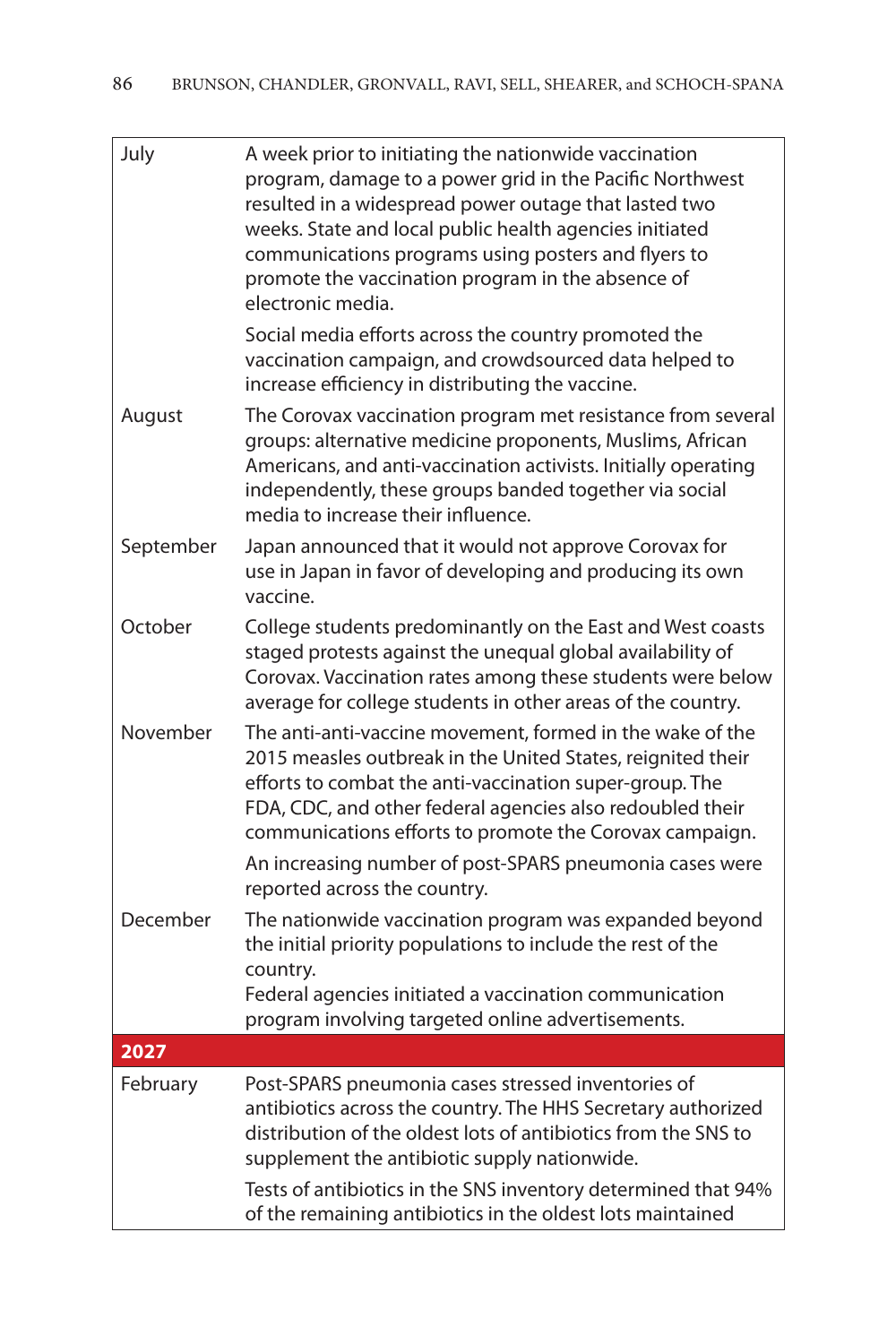|          | sufficient potency. Tests conducted in August 2026 provided<br>the basis for extending the expiration of these lots from 2027<br>to 2029.                                                                                                                                                                                                                                                                                                                                                                                                                                                                                          |
|----------|------------------------------------------------------------------------------------------------------------------------------------------------------------------------------------------------------------------------------------------------------------------------------------------------------------------------------------------------------------------------------------------------------------------------------------------------------------------------------------------------------------------------------------------------------------------------------------------------------------------------------------|
| March    | Rumors spread via traditional and social media that the<br>government was dispensing expired antibiotics.                                                                                                                                                                                                                                                                                                                                                                                                                                                                                                                          |
|          | Alyssa Karpowitz, a leader in the natural medicine movement,<br>sought medical care at an emergency department after<br>natural remedies failed to resolve her son's bacterial<br>pneumonia. After successful treatment with proper<br>antibiotics from the SNS supply, she touted the benefits of<br>"expired" antibiotics in her social media circles.                                                                                                                                                                                                                                                                           |
| April    | Crowd-sourced and independent epidemiology analysis of<br>Corovax side effects conflicted with official federal reports.<br>The independent analyses gained popularity in traditional<br>and social media due to visual presentation and interactive<br>content. Government attempts to respond with data and<br>press releases largely failed.                                                                                                                                                                                                                                                                                    |
| May      | Reports of Corovax side effects began to gain traction. Several<br>parents of children who experienced neurological symptoms<br>after receiving the vaccination sued the federal government<br>and CynBio. The lawsuit was dropped when they learned of<br>compensation funds available through the PREP Act and the<br>National Vaccine Injury Compensation Trust Fund.                                                                                                                                                                                                                                                           |
| November | Initial reports of long-term side effects of the Corovax<br>vaccine emerged. These reports arose primarily from those<br>in the initial priority (high-risk) populations and were few<br>in number. With little available data and numerous pre-<br>existing conditions, initial studies were unable to identify a<br>statistically significant association with any long-term effects.<br>Claims for compensation were placed on indefinite hold until<br>further data could be gathered and analysis completed.<br>In response to public demand for long-term side effect<br>compensation, the HHS Secretary invited Congress to |
|          | conduct an independent investigation of the federal<br>compensation process to alleviate concerns of impropriety.                                                                                                                                                                                                                                                                                                                                                                                                                                                                                                                  |
|          | The public and media pressured Congress to increase the<br>funds authorized for compensation under the PREP Act.                                                                                                                                                                                                                                                                                                                                                                                                                                                                                                                   |
| 2028     |                                                                                                                                                                                                                                                                                                                                                                                                                                                                                                                                                                                                                                    |
| August   | The SPARS pandemic was officially declared to be over;<br>however, experts remain concerned about domestic animal<br>reservoirs and the potential for future outbreaks.                                                                                                                                                                                                                                                                                                                                                                                                                                                            |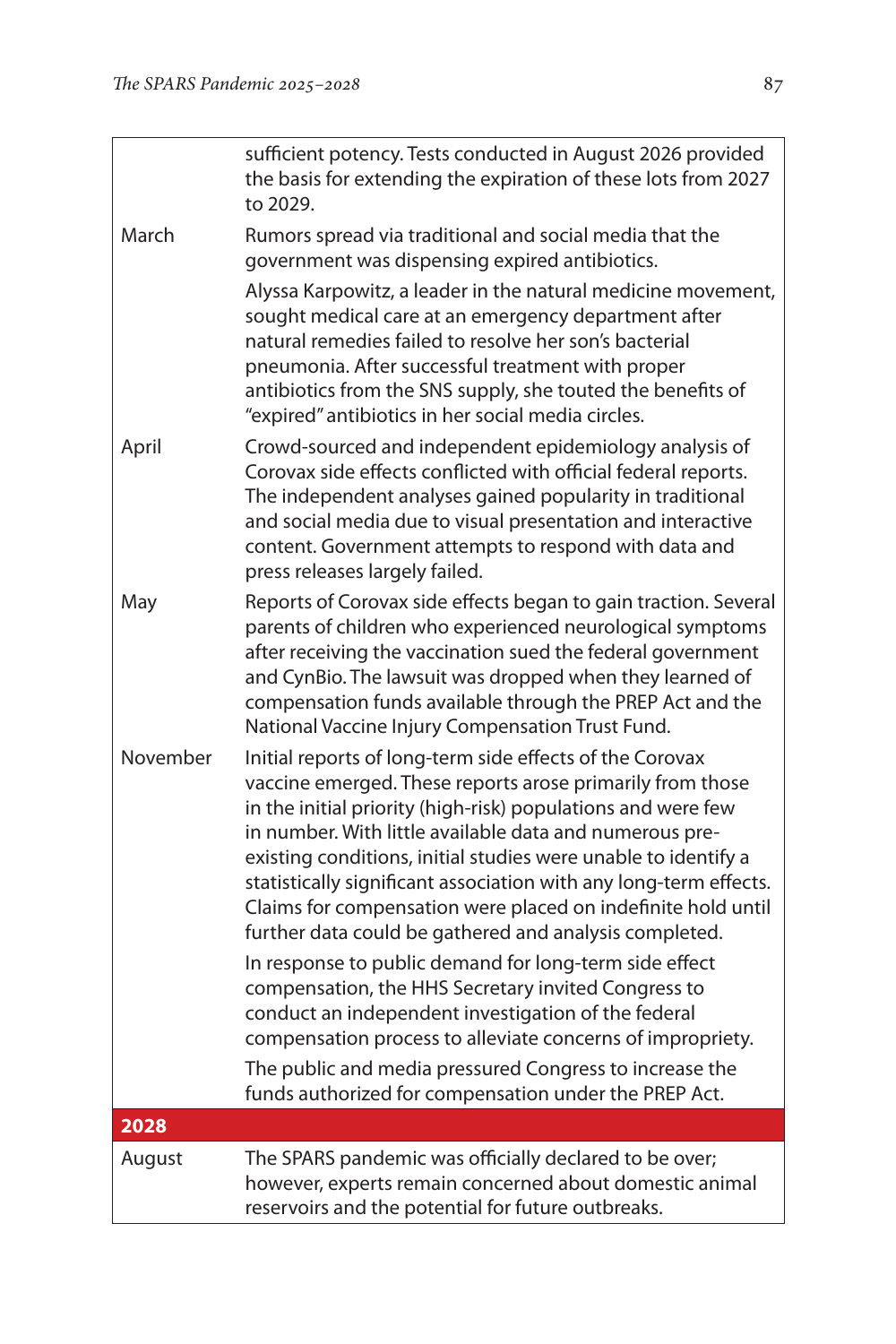#### **TABLE 2 Emergency Communication Dilemmas Featured in the "SPARS Pandemic 2025–2028" Scenario**

#### **Response Phase**

- ▶ Engendering public trust and a sense of self-efficacy when a crisis is still evolving and critical health information is incomplete
- $\blacktriangleright$  Responding to public and political pressure to share information about potential MCMs in the development pipeline even though information may be incomplete or proprietary
- $\blacktriangleright$  Maintaining trust in government processes for ensuring the timely development of safe and effective vaccines when novel threats arise
- $\blacktriangleright$  Harmonizing inconsistent messaging across health agencies
- $\blacktriangleright$  Appropriately tailoring public health messages to address the concerns and culture of specific communities
- ▶ Responding to the power of graphic images of a child in distress: one story that is elevated to a population-level problem
- ▶ Responding to demand for an alternative antiviral drug not available in the United States
- ▶ Responding to misinformation or doubt about an MCM generated by a prominent public figure
- ▶ Overlooking communication platforms used by specific groups; quickly gaining fluency and effectively engaging the public using a new media platform
- ▶ Responding to public criticism about potential unequal access to MCMs like Kalocivir
- ▶ Maintaining public support after changing positions on MCM safety and efficacy
- $\triangleright$  Communicating the need for and reasoning behind the prioritization of scarce resources
- ▶ Publicizing MCM programs and availability to promote uptake and efficient distribution
- ▶ Providing real-time data on vaccine availability to align MCM supply with public demand
- ▶ Maintaining consistent messaging across electronic and non-electronic media and implementing a secondary communications plan if electronic media are not available
- ▶ Addressing multiple independent MCM concerns simultaneously
- $\blacktriangleright$  Meeting the information needs of citizens who come from diverse cultural, social, and demographic backgrounds and who may have varying degrees of trust in health authorities
- ▶ Supporting the current MCM product in the face of opposition from a foreign regulatory agency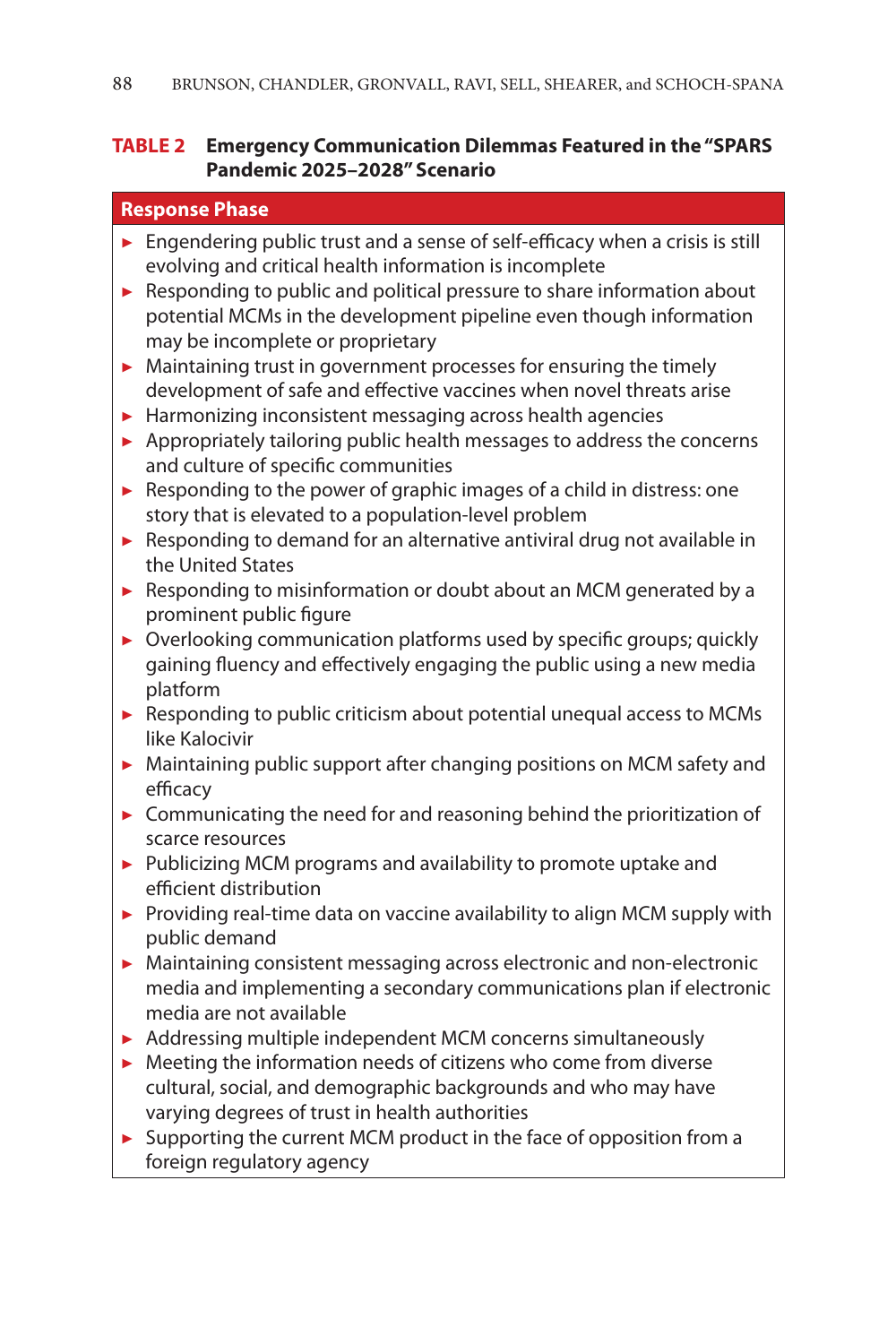- Responding to complex ethical issues that are beyond the United States government's control
- ▶ Responding to questions regarding safety and efficacy of drugs that have extended shelf lives

#### **Recovery Phase**

- ▶ Communicating with the public about trustworthy sources of data and options for legal recourse in a climate of mistrust
- $\triangleright$  Bringing a sense of resolution to a period of crisis while striking a balance between the need to affirm collective grief/loss and the need to move forward
- ▶ Institutionalizing communications lessons from the 2025–2028 SPARS pandemic

# **Response Scenario Excerpt**

The following excerpt from the scenario takes place early on in the pandemic. One month previously the Food and Drug Administration (FDA) had issued an Emergency Use Authorization (EUA) for the antiviral Kalocivir. The drug had been evaluated as a therapeutic for other coronavirus-caused diseases and several million doses were maintained by the Strategic National Stockpile (SNS), which meant the drug could be deployed as necessary while production capacity was established to meet demand. The FDA and CDC provided information on the drug, but some differences in their messaging caused concern among certain groups including parents of young children. The specific communication dilemma this excerpt considers is how to confront the power of a single graphic image of a child in distress when one story is elevated to a population-level problem.

### **"Going Viral"**

Reports of negative side effects associated with Kalocivir began gaining traction in February 2026. Despite the negative response, public health agencies continued to make forward progress until February 22, when a video of a 3-year-old boy in North Carolina projectile vomiting immediately after taking a dose of Kalocivir went viral. In the video clip, the boy swallows a pediatric dose of liquid Kalocivir, vomits profusely, chokes, and then faints in the pool of his own vomit while his mother shrieks in the background.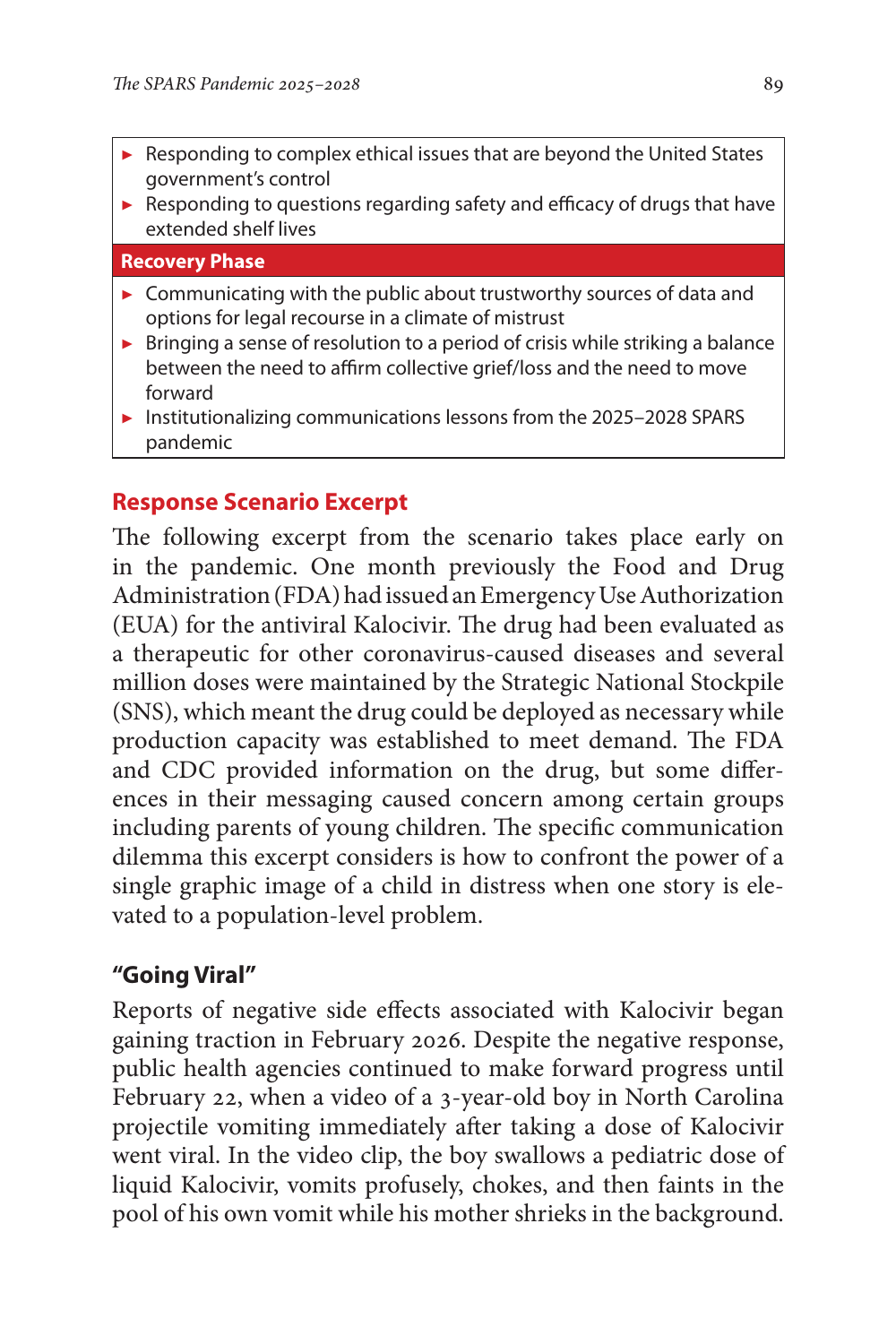This clip was widely shared across the United States with a variety of captions including #AntiviralsDontWork, #DontTake TheDrugs, and #NaturalCuresAreBetterThanThis. The hashtags, in turn, provided a way for people sharing these views to find one another and band together on social media. They formed ZapQ and other online discussion groups, which allowed them to receive any messages from group members via smartphones and internet accessing technology (IAT) instantaneously as they were posted. Some members of these ZapQ groups even began to use full-sized (12"×12") IAT screens on the backs of their jackets, coats, and backpacks to loop the vomiting video for all in their immediate vicinity to see.

The social media groundswell quickly overwhelmed the capacity of local, state, and federal agencies to respond, and compliance with public health and medical recommendations dropped considerably. The FDA and other government agencies quickly attempted to remind the public that correlation does not equate to causation, and that vomiting was not a known side effect of Kalocivir. This message, while scientifically accurate, lacked appropriate empathy and failed to assuage the public's mounting fears. As a result, it was largely ignored, and public concern continued to grow.

In the following weeks, officials from the FDA, CDC, and other government organizations attempted to promote positive, accurate information about Kalocivir on several traditional and social media platforms in order to quell public fear. This messaging, however, was less than optimal both in terms of timing and dissemination. While the government took several days to provide an emotionally appropriate message, the spread of the viral video on social media was exponentially faster. By the time the government responded, most people across the country had already seen the vomiting video and formed their own conclusions. Additionally, in their responses, governmental organizations were not able to effectively access all social media platforms. ZapQ groups, for example, had closed memberships and typically could only be accessed via invitations from group members.

Both of these issues prompted government organizations to improve the timing and impact of their social media responses. While most government agencies, including the CDC and HHS,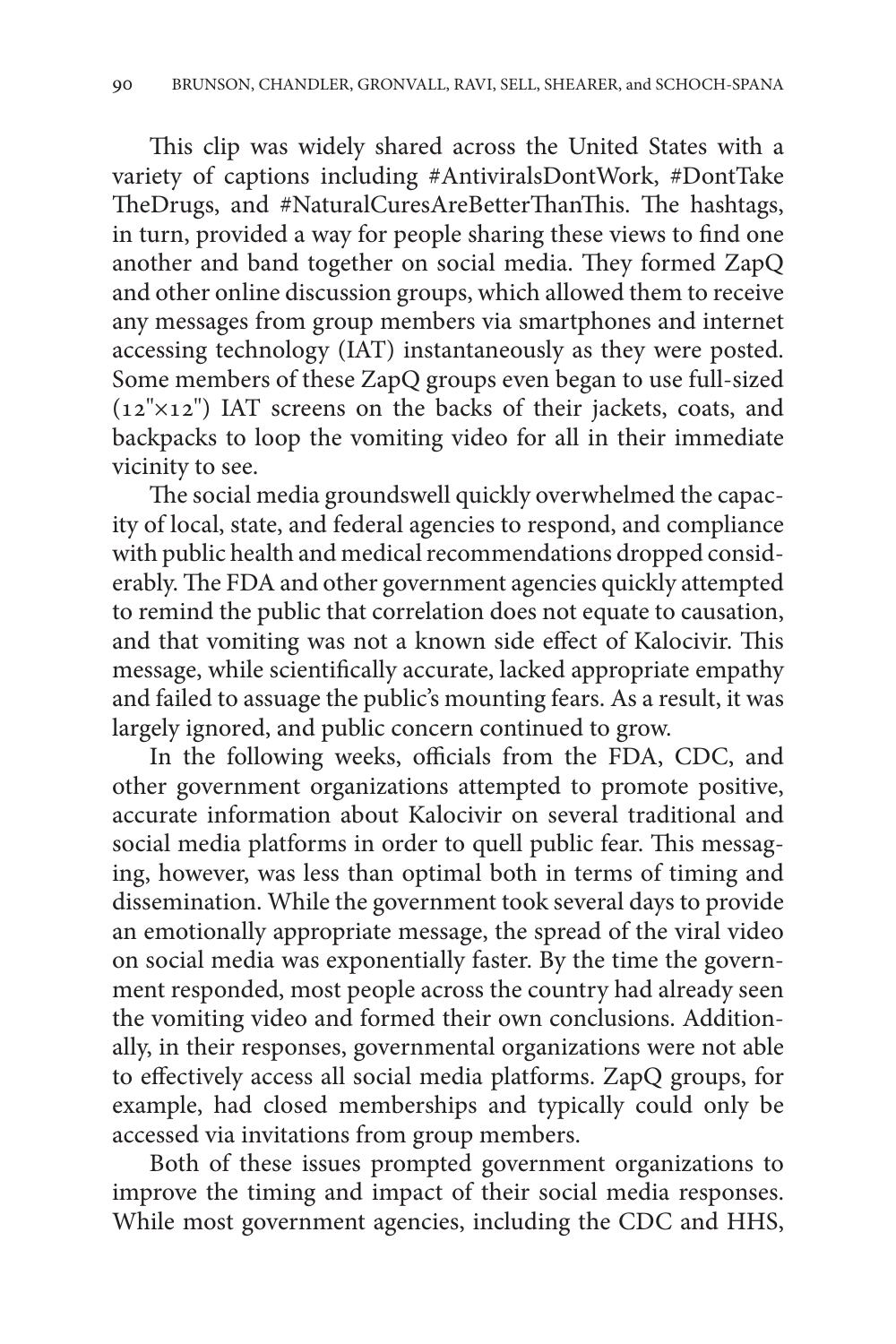had long-established offices that were directed to coordinate social media and other communication efforts, the protocols of individual agencies and different agency cultures led to delayed and sometimes uncoordinated messages.

Despite the many outreach efforts by various government officials and entities, the government was ultimately unable to develop a suitable replacement for the initial vomiting video. By early June 2026, the video had become the most shared Zap clip among junior high and high school students across the country who appreciated the shock factor of the video. As a result, the public was continually re-exposed to the anti-Kalocivir message for several months after the initial incident and subsequent responses.

# **Food for Thought Questions:**

- 1. Why might communicating the science around MCM adverse effects alone not be enough to address people's fears and concerns about an MCM like Kalocivir? Why is it also important to communicate with compassion, concern, and empathy?
- 2. To what extent is having sufficiently skilled staff and organizational capacity to communicate via traditional media and social media platforms critical to influencing public debates and awareness about an MCM like Kalocivir?
- 3. What MCM communication challenges are likely to emerge among up-and-coming youth audiences who are avid consumers of interactive and visual forms of information?

# **Recovery Scenario Excerpt**

The following excerpt from the scenario considers issues related with recovery, and how to communicate with the public about trustworthy sources of data and options for legal recourse in a climate of mistrust. At this point in the storyline, Corovax, the FDAapproved vaccine for SPARS, has been released for more than 9 months and the United States is solidly in the recovery phase of the pandemic. SPARS is now uncommon in the US and public focus has shifted from the disease to the potential side effects of SPARS treatments including the Corovax vaccine.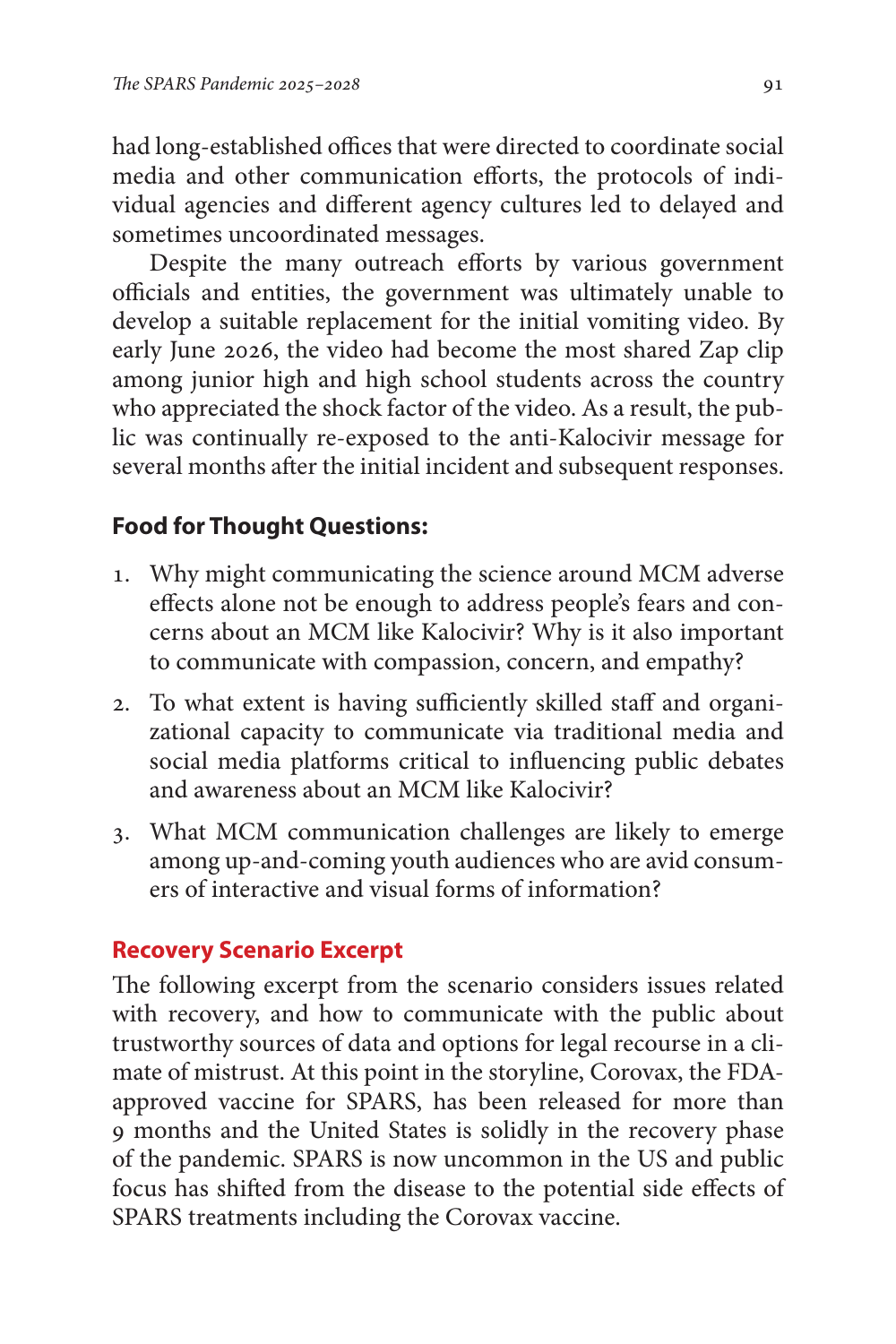# **"Vaccine Injury"**

As time passed and more people across the United States were vaccinated, claims of adverse side effects began to emerge. Several parents claimed that their children were experiencing neurological symptoms similar to those seen among livestock exposed to the GMI vaccine. By May 2027, parental anxiety around this claim had intensified to the point of lawsuits. That month, a group of parents whose children developed mental retardation as a result of encephalitis in the wake of Corovax vaccination sued the federal government, demanding removal of the liability shield protecting the pharmaceutical companies responsible for developing and manufacturing Corovax.

The growing plaintiff cohort quickly withdrew their suit upon learning that the National Vaccine Injury Compensation Trust Fund (NVICTF) and an emergency appropriation of funds authorized by Congress under the PREP Act existed to provide financial reimbursement to those who were adversely affected by the Corovax vaccine in order to cover healthcare costs and other related expenses. Given the positive reaction to the federal government's response and the fact that the majority of US citizens willing to be vaccinated had already been immunized, the negative publicity surrounding adverse reactions had little effect on nationwide vaccination rates. The focus on adverse side effects, however, resulted in a considerable increase in the number of compensation claims filed, and many grew concerned about the long-term effects that Corovax could have on their health. This concern was particularly high among some African American parents who continued to question the government's motives regarding the Corovax vaccination campaign.

While the FDA, CDC, and other agencies were busy researching possible connections between Corovax and the reported neurological side effects, their efforts were continually undermined by epidemiological analyses produced by various non-governmental individuals and groups. The popular science blogger EpiGirl, for example, began posting interactive maps of the incidence of Corovax side effects in April 2027. To create the maps, EpiGirl collected anecdotes of adverse Corovax side effects using Facebook, Twitter, and YouTube and combined them with data downloaded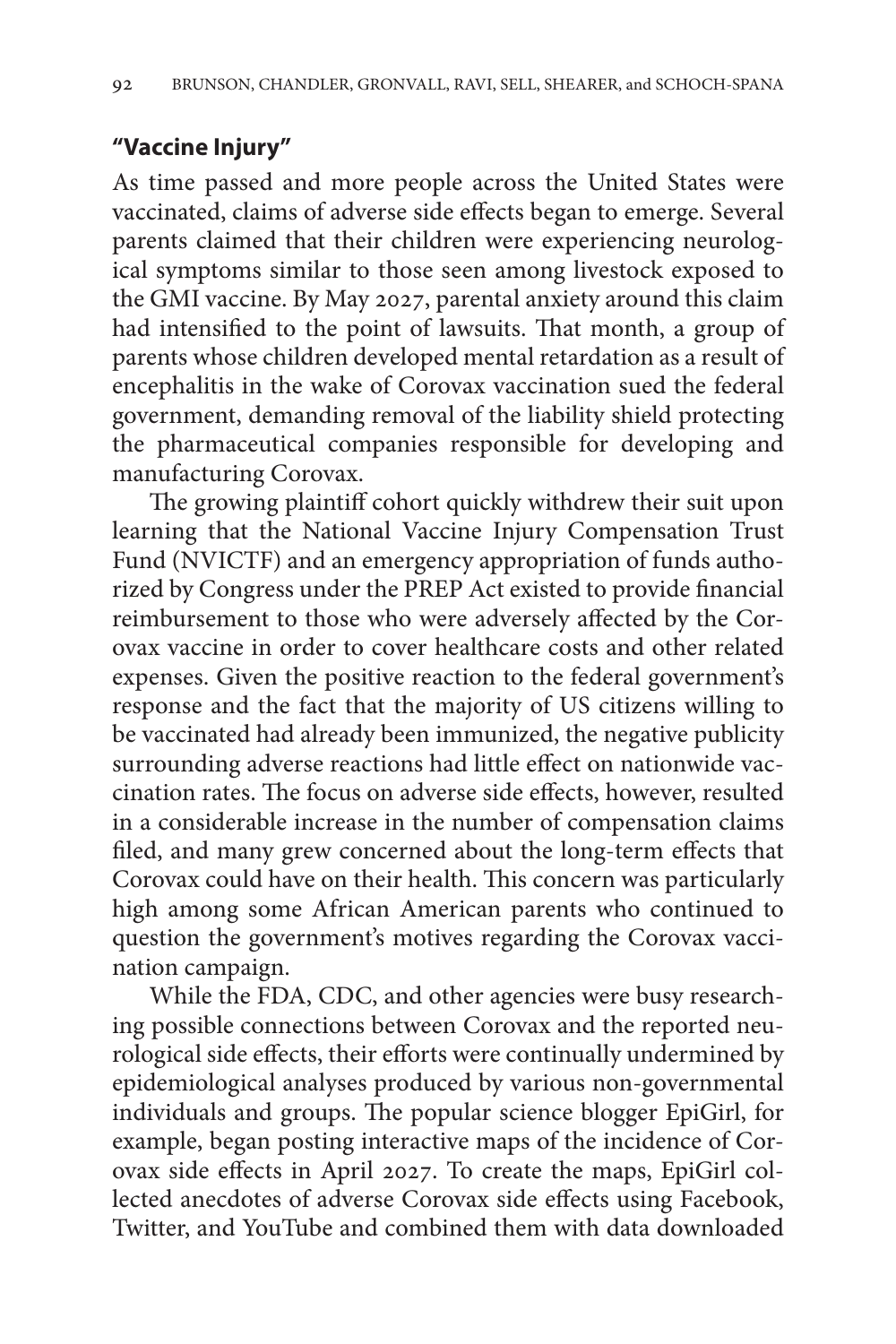from the HHS Vaccine Adverse Event Reporting System (VAERS), a national vaccine safety surveillance program maintained by the CDC and FDA. EpiGirl also encouraged those among her subscribers who were Apple product users to share health data with her via Apple's ResearchKit and HealthKit applications. EpiGirl's maps were consequently shared widely in social media circles and even included in local and national news reports.

The federal government became concerned about the validity of EpiGirl's anecdotal data and the widespread sharing of patient information via the internet. EpiGirl's data showed a significantly higher incidence rate of nearly every reported side effect; however, federal officials believed that this was largely due to duplicate entries resulting from compiling data from multiple sources. Additionally, EpiGirl's data did not seek to address the cause of the reported side effects, only the incidence rate. Publication of similar results from organizations such as Patients-Like-Me, a group closely associated with the natural medicine movement, further legitimized these independent reports. The government attempted to respond to these claims through formal press releases, but these were neither as visually appealing nor as interactive as EpiGirl's maps and were, therefore, largely ignored.

### **Food for Thought Questions:**

- 1. How might advance development and testing of recovery messages that specifically address the topics of adverse side effects and the NVICTF help improve health authorities' ability to respond to public distress about medical issues emerging after an MCM campaign? What are some messages that would warrant such testing?
- 2. Despite the uncertain science about the link between Coravax and the reported neurological symptoms, why should health officials still communicate with compassion and genuine sympathy toward those in the vaccinated population who experience medical issues subsequent to being vaccinated?
- 3. Given growing interest in open data systems and the application of "crowd sourcing" to solve complex problems, how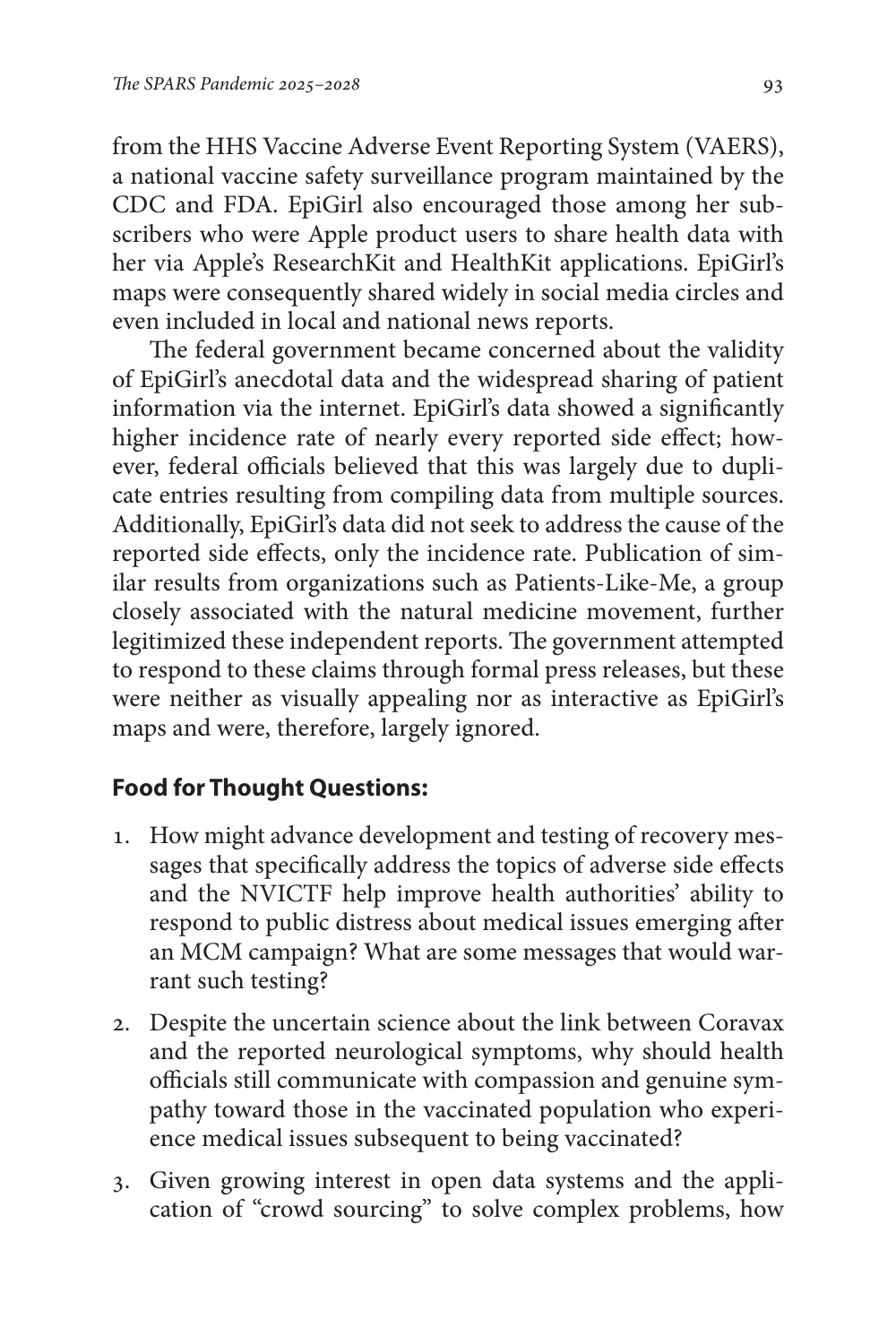might public health officials take greater advantage of two-way communication with an interested public in the aftermath of the SPARS outbreak? For instance, how might input and analysis from members of the public help improve adverse event monitoring or assess the strengths and weaknesses of a specific MCM campaign?

# **Crafting Scenarios: Lessons Learned**

Creating the scenario described above was a months-long process that involved many iterative steps. While the basic process of scenario development is both described above and detailed by others including Ogilvy and Schwartz ([2004\)](#page-29-0), the following are offered as lessons learned in order to assist in the development and design of scenarios in the future:

- ▶ Having a project team with different academic backgrounds (i.e., medicine, public health, and the social sciences) provided a solid foundation for developing the premise of the future in which the scenario would take place. Different perspectives, disagreements, and even lively debates were essential to developing a premise that was both realistic and meaningful. This process also provided forward momentum for the development of specific storylines.
- Storyboarding the timeline of events was important to maintaining coherency in the project. In the development of the SPARS scenario, storyboarding was not a one-time process but rather an ongoing exercise that occurred throughout scenario development.
- ▶ As storyboarding was occurring, it was essential to keep in mind the audiences for the project. In several cases, lessons specific audiences needed to walk away with were the starting point; the project team used these to work backward to make sure those lessons were fully incorporated into the storyline.
- ▶ A focus on small details, including using supporting illustrations like newspaper and social media headlines, was necessary to make the scenario as realistic as possible. This process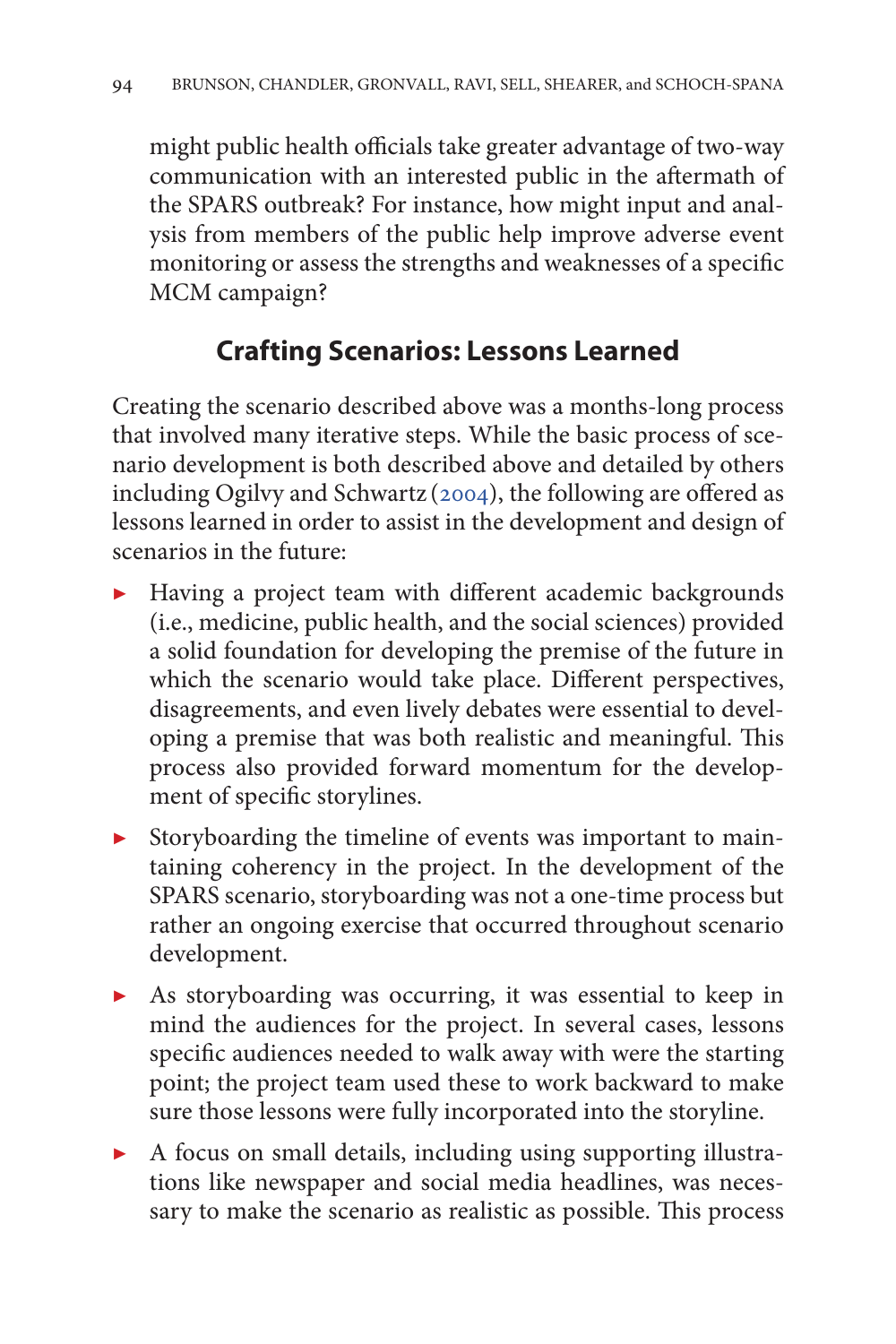of "sweating the small stuff" also provided a mechanism for the project team to check and recheck the accuracy of the overall product.

- ▶ Vetting the scenario with a group of subject matter experts was critical. In the SPARS scenario, this process helped identify dilemmas that were of particular relevance to specific target audiences as well as detect plot holes and inaccuracies that were necessary to fix in order for the storyline to be both believable and useful.
- ▶ Finally, developing facilitator guides along with the scenario was a way to increase the facility of the scenario as a teaching tool.

# **Conclusion**

Effective communication about medical countermeasures including drugs, devices, and biologics (e.g., vaccines)—is often critical in emergency situations. Such communication, however, does not just happen. It must be planned and prepared for. Prospective scenarios, like the SPARS scenario described in this paper, offer important opportunities for communication planning and preparation by enabling readers, both individually and in discussion with others, to rehearse responses to communication dilemmas; encouraging readers to envision what the next generation of best practices in MCM emergency communication may entail, given technological and social trends such as the growing influence of social media and increasing levels of social isolation; and prompting readers to consider and prepare for other future communication dilemma possibilities. In today's world of rapidlyevolving ICT, such preparation is especially crucial.

# **ORCID**

Emily K. Brunson Chttps://orcid.org/0000-0001-6321-1882 Hannah Chandler Inttps://orcid.org/0000-0003-0262-2295 Gigi Kwik Gronvall  $\bullet$ <https://orcid.org/0000-0003-2514-146X>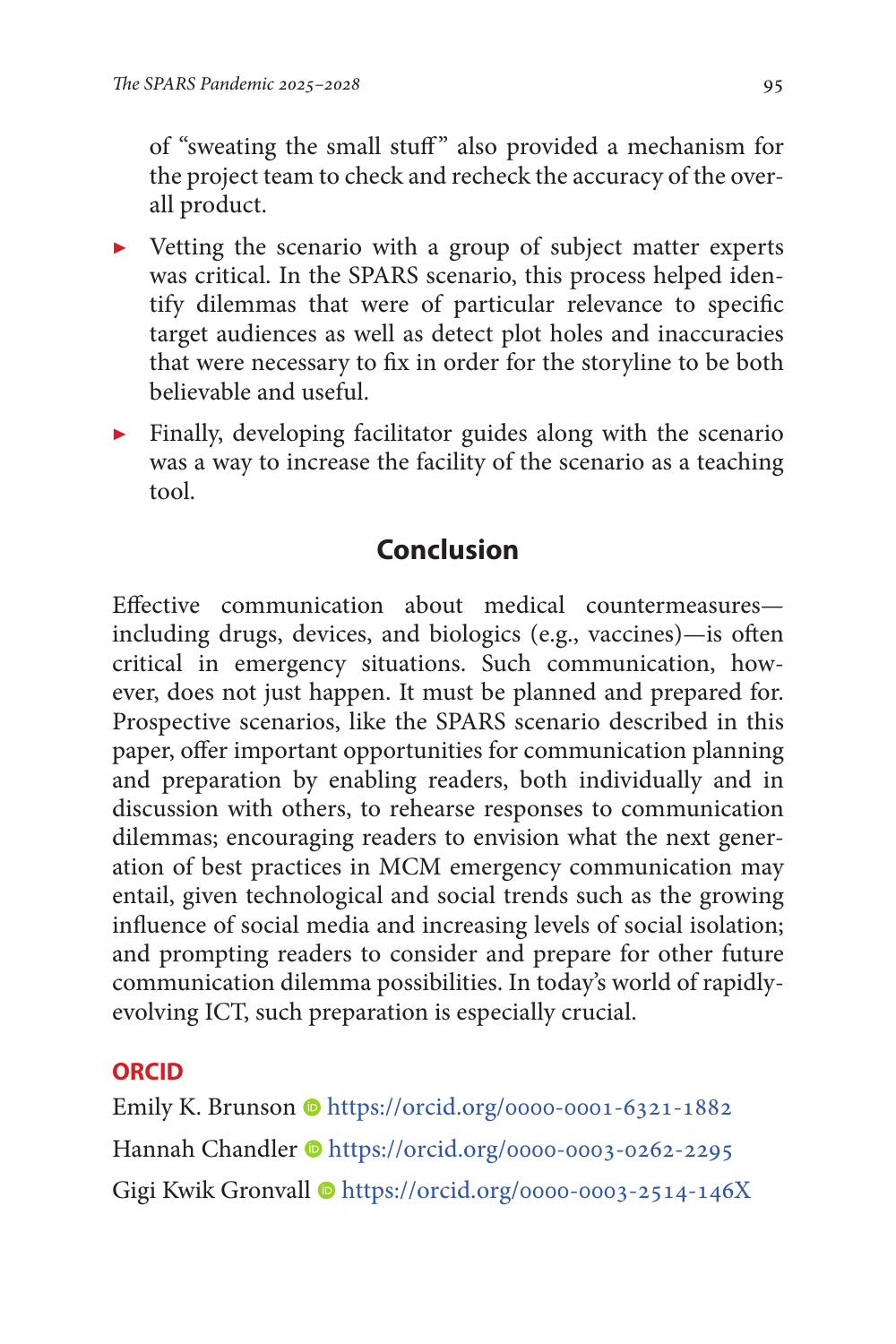<span id="page-25-0"></span>Sanjana Ravi Dhttps://orcid.org/0000-0001-9769-6814

Monica Schoch-Spana Dhttps://orcid.org/0000-0002-8397-8367

Tara Kirk Sell  $\bullet$ <https://orcid.org/0000-0002-8342-476X>

Matthew P. Shearer  $\bullet$ <https://orcid.org/0000-0002-2031-2904>

# **References**

- Allchin D. (2013). Problem- and case-based learning in science: An introduction to distinctions, values, and outcomes. *CBE-Life Sciences Education*, *12*(3), 364–372. [https://doi.org/10.1187/](https://doi.org/10.1187/cbe.12-11-0190) [cbe.12-11-0190](https://doi.org/10.1187/cbe.12-11-0190)
- Belongia, E. A., Kieke, B., Lynfield, R., Davis, J. P., & Besser, R. E. (2005). Demand for prophylaxis after bioterrorism-related anthrax cases. *Emerging Infectious Diseases*, *11*(1), 42–47. <https://doi.org/10.3201/eid1101.040272>
- Bishop, P., Hines, A., & Collins, T. (2007). The current state of scenario development: An overview of techniques. *Foresight*, *9*(1), 5–25.<https://doi.org/10.1108/14636680710727516>
- Borjeson, L., Hojer, M., Dreborg, K. H., Ekvall, T., & Finnveden, G. (2006). Scenario types and techniques: Towards a user's guide. *Futures, 38*, 723–739. [https://doi.org/10.1016/j.futures.](https://doi.org/10.1016/j.futures.2005.12.002) [2005.12.002](https://doi.org/10.1016/j.futures.2005.12.002)
- Carlsen, B., & Glenton, C. (2016). The swine flu vaccine, public attitudes, and research interpretations: A systematic review of qualitative research. *BMC Health Services Research 16*(1), 203. <https://doi.org/10.1186/s12913-016-1466-7>
- Centers for Disease Control and Prevention (CDC). (2018). Crisis and Emergency Risk Communication (CERC) manual. Retrieved from web archive at [https://web.archive.org/](https://web.archive.org/web/20190614141121/https://emergency.cdc.gov/cerc/manual/index.asp) [web/20190614141121/https://emergency.cdc.gov/cerc/](https://web.archive.org/web/20190614141121/https://emergency.cdc.gov/cerc/manual/index.asp) [manual/index.asp](https://web.archive.org/web/20190614141121/https://emergency.cdc.gov/cerc/manual/index.asp)
- Charles-Smith L. E., Reynolds, T. L., Cameron, M. A., Conway, M., Lau, E. H. Y., Olsen, J. M., Pavlin, J. A., Shigematsu, M., Streichert, L. C., Suda, K. J., & Corley, C. D. (2015). Using social media for actionable disease surveillance and outbreak management: A systematic literature review. *PLOS ONE*, *10*(10): e0139701.<https://doi.org/10.1371/journal.pone.0139701>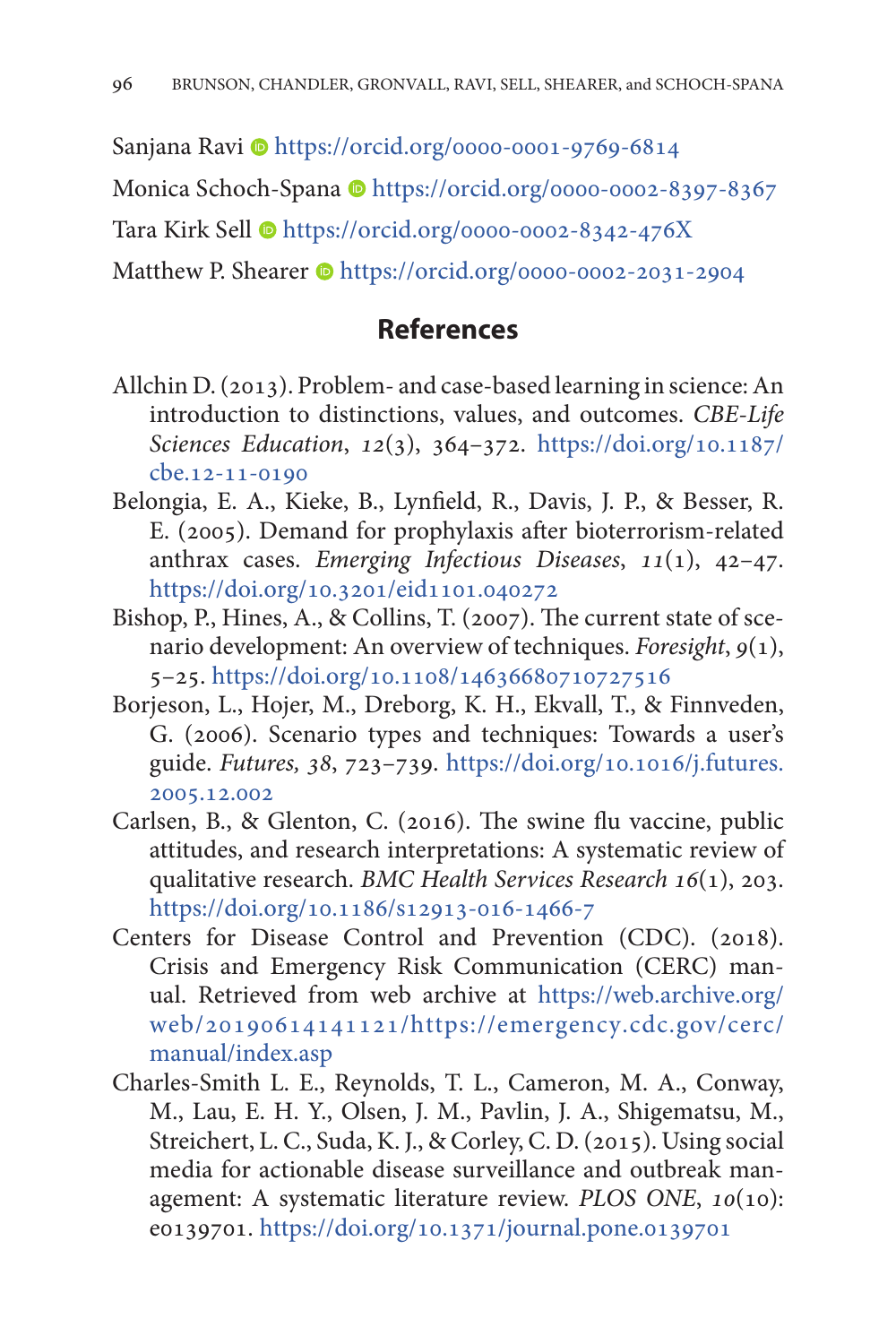- <span id="page-26-0"></span>Courtney, B., & Sadove, E. (2015). Medical countermeasures: Emergency preparedness and response roles and authorities. In: D. G. Adams, R. M. Cooper, M. J. Hahn, J. S. Kahan (Eds.), *Food and Drug Law and Regulation* (3rd ed., pp. 791–815). Food and Drug Law Institute.
- Dart, R. C., Bronstein, A. C., Spyker, D. A., Cantilena, L. R., Seifert, S. A., Heard, S. E., & Krenzelok, E. P. (2015). Poisoning in the United States: 2012 emergency medicine report of the National Poison Data System. *Annals of Emergency Medicine, 65*(4), 416– 422. <https://doi.org/10.1016/j.annemergmed.2014.11.001>
- Durigon, M., & Kosatsky, T. (2012). Calls managed by the BC Drug and Poison Information Centre following the 2011 nuclear reactor incident at Fukushima, Japan. *Canadian Pharmacy Journal, 145*(6), 256–258.<https://doi.org/10.3821/145.6.cpj256>
- Earthquake Engineering Research Institute (EERI). (2019). Developing earthquake scenarios. Retrieved from web archive at [https://web.archive.org/web/20190416215029/http://www.](https://web.archive.org/web/20190416215029/http://www.nehrpscenario.org/) [nehrpscenario.org/](https://web.archive.org/web/20190416215029/http://www.nehrpscenario.org/)
- Edwards, I. R., & Lindquist, M. (2011). Social media and networks in pharmacovigilance: Boon or bane? *Drug Safety*, *34*(4), 2676– 2271. <https://doi.org/10.2165/11590720-000000000-00000>
- Epling, J. W., Morrow, C. W., Sutphen, S. M., & Novick, L. F. (2003). Case-based teaching in preventive medicine: Rationale, development, and implementation. *American Journal of Preventive Medicine, 24*(4Suppl), 85–89. [https://doi.org/10.1016/S0749](https://doi.org/10.1016/S0749-3797(03)00028-X) [3797\(03\)00028-X](https://doi.org/10.1016/S0749-3797(03)00028-X)
- European Centre for Disease Prevention and Control (ECDC). (2014). Handbook on simulation exercises in EU public health settings. Retrieved from web archive at [https://web.archive.org/](https://web.archive.org/web/20191107180459/https://ecdc.europa.eu/sites/portal/files/documents/simulation-exercise-manual.pdf) [web/20191107180459/https://ecdc.europa.eu/sites/portal/](https://web.archive.org/web/20191107180459/https://ecdc.europa.eu/sites/portal/files/documents/simulation-exercise-manual.pdf) [files/documents/simulation-exercise-manual.pdf](https://web.archive.org/web/20191107180459/https://ecdc.europa.eu/sites/portal/files/documents/simulation-exercise-manual.pdf)
- Federal Emergency Management Agency (FEMA). (2019). Homeland Security Exercise and Evaluation Program (HSEEP). Retrieved from web archive at [https://web.archive.](https://web.archive.org/web/20191004155411/https://www.fema.gov/hseep) [org/web/20191004155411/https://www.fema.gov/hseep](https://web.archive.org/web/20191004155411/https://www.fema.gov/hseep)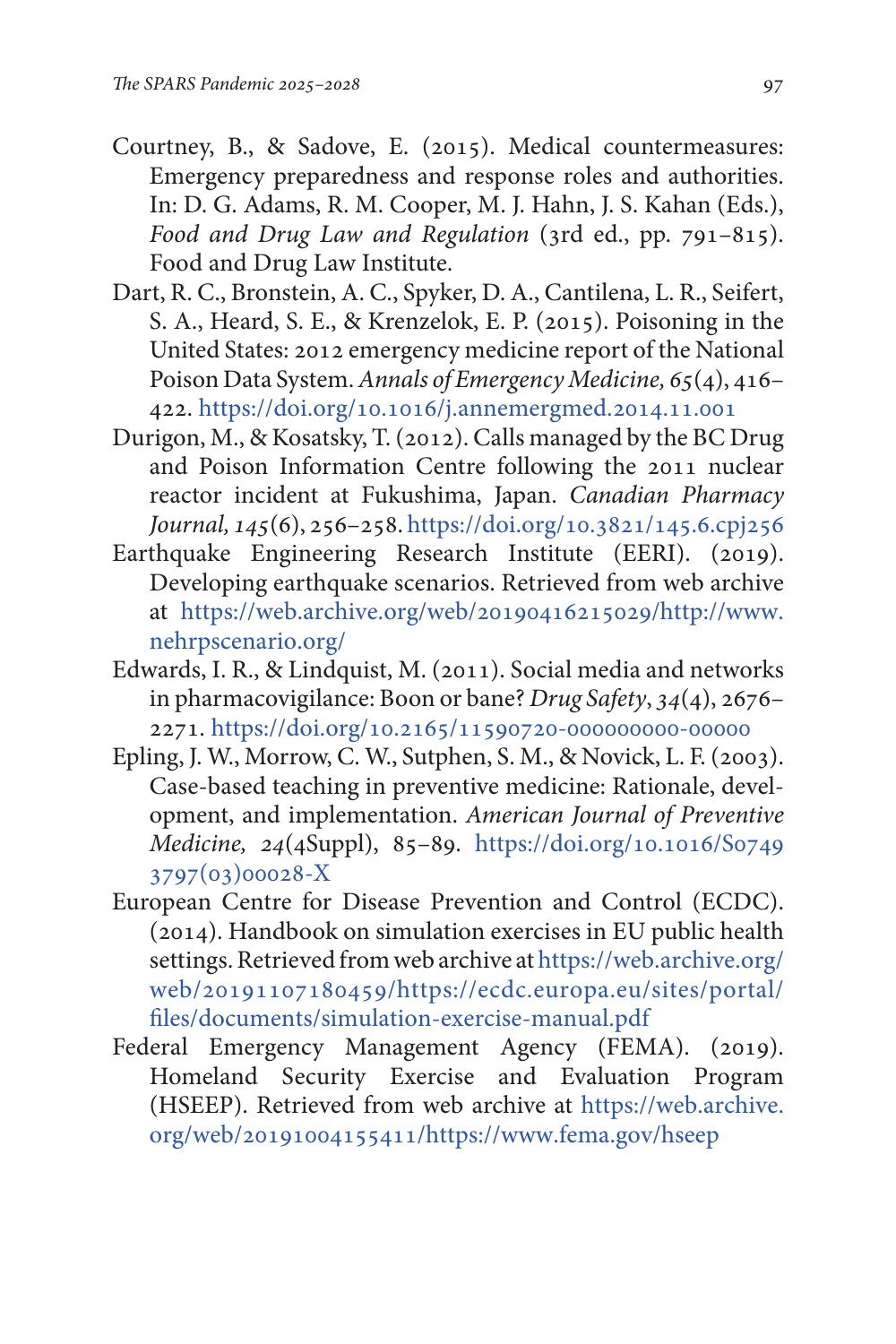- <span id="page-27-0"></span>Fox, S. (2011). *Health topics: 80% of internet users look for health information online.* Pew Research Center's Internet & American Life Project. Retrieved from web archive at [https://](https://web.archive.org/web/20191107180641/https://www.issuelab.org/resources/9648/9648.pdf) [web.archive.org/web/20191107180641/https://www.issuelab.](https://web.archive.org/web/20191107180641/https://www.issuelab.org/resources/9648/9648.pdf) [org/resources/9648/9648.pdf](https://web.archive.org/web/20191107180641/https://www.issuelab.org/resources/9648/9648.pdf)
- Grajales, F. J., Sheps, S., Kendall, H., Novak-Lauscher, H., & Eysenbach G. (2014). Social media: A review and tutorial of applications in medicine and health care. *Journal of Medical Internet Research*, *16*(2), e13.<https://doi.org/10.2196/jmir.2912>
- Guidry, J. P. D., Carlyle, K., Messner, M., & Yin, J. (2015). On pins and needles: How vaccines are portrayed on Pinterest. *Vaccine*, *33*, 5051–5056.<https://doi.org/10.1016/j.vaccine.2015.08.064>
- Hamilton, D. S., & Smith, B. T. (2006). Atlantic Storm. *EMBO Reports, 7*(1), 4–9. <https://doi.org/10.1038/sj.embor.7400606>
- Hawn, C. (2009). Take two aspirin and tweet me in the morning: How Twitter, Facebook, and other social media are reshaping health care. *Health Affairs*, *28*(2), 361–368. [https://doi.](https://doi.org/10.1377/hlthaff.28.2.361) [org/10.1377/hlthaff.28.2.361](https://doi.org/10.1377/hlthaff.28.2.361)
- Henrich, N., & Holmes, B. (2011). What the public was saying about the H1N1 vaccine: Perceptions and issues discussed in on-line comments during the 2009 H1N1 pandemic. *PLoS One*, *6*(4), e18479.<https://doi.org/10.1371/journal.pone.0018479>
- Hinton, S., & Hjorth, L. (2013). *Understanding Social Media*. Sage.
- Househ, M., Borycki, E., & Kushniruk, A. (2014). Empowering patients through social media: The benefits and challenges. *Health Informatics Journal*, *20*(1), 50–58. [https://doi.](https://doi.org/10.1177/1460458213476969) [org/10.1177/1460458213476969](https://doi.org/10.1177/1460458213476969)
- Inch, J., Watson, M. C., Anakwe-Umeh, S., on behalf of the Yellow Card Study Collaboration. (2012). Patient versus healthcare professional spontaneous adverse drug reaction reporting: A systematic review. *Drug Safety*, *35*(10), 807–818. [https://doi.](https://doi.org/10.1007/bf03261977) [org/10.1007/bf03261977](https://doi.org/10.1007/bf03261977)
- Kata, A. (2012). Anti-vaccine activists, Web 2.0, and the postmodern paradigm—an overview of tactics and tropes used online by the anti-vaccination movement. *Vaccine*, *30,* 3778–3789. <https://doi.org/10.1016/j.vaccine.2011.11.112>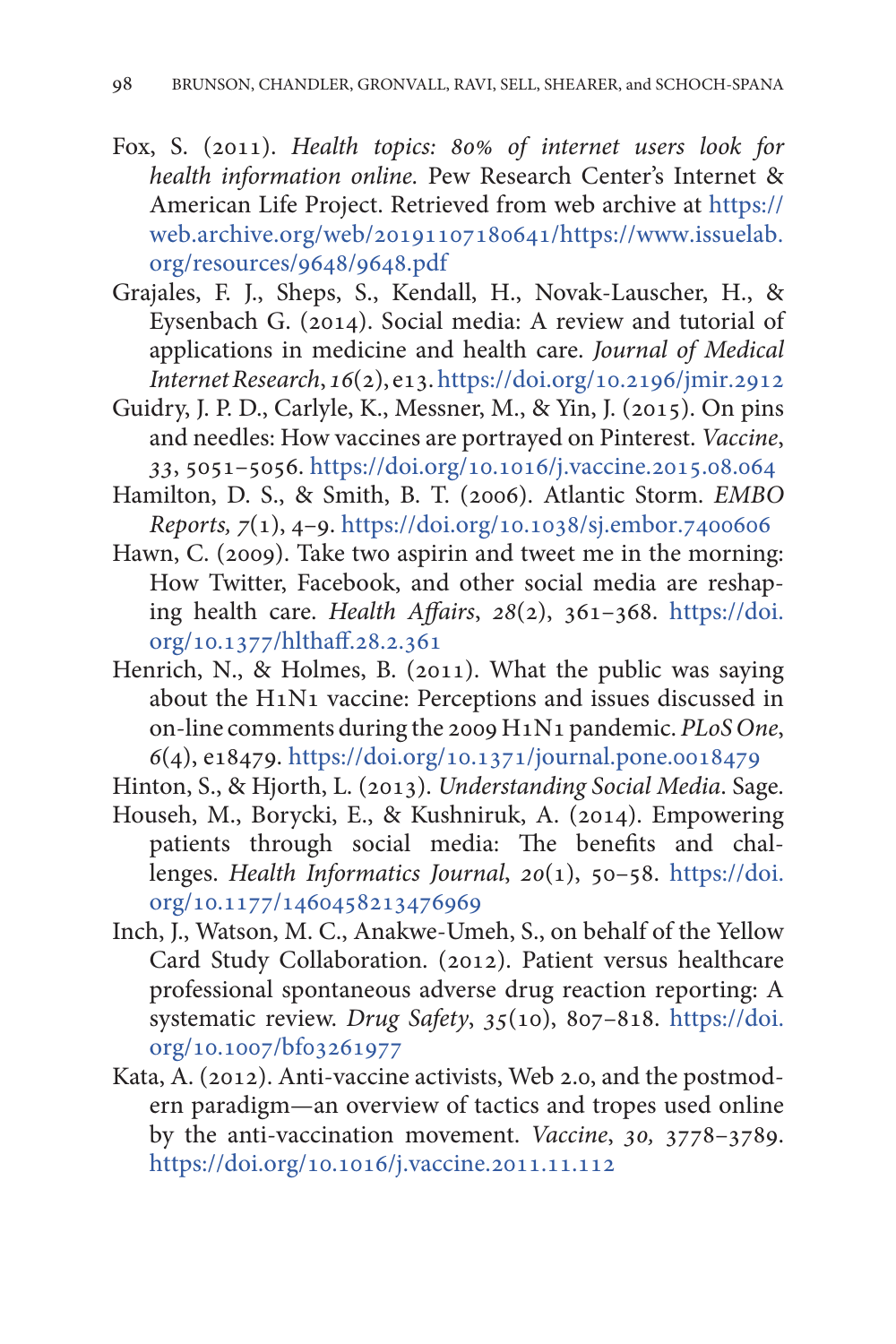- <span id="page-28-0"></span>Keelan, J., Pavri-Garcia, V., Tomlinson, G., & Wilson, K. (2007). YouTube as a source of information on immunization: A content analysis. *Journal of the American Medical Association, 298*(21), 2482–2484.<https://doi.org/10.1001/jama.298.21.2482>
- Kreps, G. L., & Neuhauser, L. (2010). New directions in eHealth communication: Opportunities and challenges. *Patient Education and Counseling*, *78*, 329–336. [https://doi.](https://doi.org/10.1016/j.pec.2010.01.013) [org/10.1016/j.pec.2010.01.013](https://doi.org/10.1016/j.pec.2010.01.013)
- Lin, L., Savoia, E., Agboola, F., & Viswanath, K. (2014). What have we learned about communication inequalities during the H1N1 pandemic: A systematic review of the literature. *BMC Public Health, 14*(1), 484. [https://doi.org/10.1186/1471-2458-](https://doi.org/10.1186/1471-2458-14-484) [14-484](https://doi.org/10.1186/1471-2458-14-484)
- Liu, B. F., Quinn, S. C., Egnoto, M., Freimuth, V., & Boonchaisri, N. (2017). Public understanding of medical countermeasures. *Health Security, 15*(2), 194–206. [https://doi.org/10.1089/](https://doi.org/10.1089/hs.2016.0074) [hs.2016.0074](https://doi.org/10.1089/hs.2016.0074)
- Mahmoud, M., Liu, Y., Hartmann, H., Stewart, S., Wagener, T., Semmens, D., Stewart, R., Gypta, G., Dominguez, D., Dominguez, F., Hulse, D., Letcher, R., Rashleigh, B., Smith, C., Steer, R., Ticehurst, J., Twery, M., van Delden, H., Waldick, R., White, D., & Winter, L. (2009). A formal framework for scenario development in support of environmental decisionmaking. *Environmental Modeling & Software, 24*(7), 798–808. <https://doi.org/10.1016/j.envsoft.2008.11.010>
- Matsuda, S., Kotonari, A., Tomizawa, S., Sone, M., Tanaka, R., Kuriki, H., & Takahashi, Y. (2017). Analysis of patient narratives in diseases blogs on the internet: An exploratory study of social pharmacovigilance. *JMIR Public Health and Surveillance, 3*(1), e10. <https://doi.org/10.2196/publichealth.6872>
- Miller, A. N., Sellnow, T., Neuberger, L., Todd, A., Freihaut, R., Noyes, J., Allen, T., Alexander, N., Vanderford, M., & Gamhewage, G. (2017). A systematic review of literature on effectiveness of training in emergency risk communication. *Journal of Health Communication, 22*(7), 612–629. [https://doi.](https://doi.org/10.1080/10810730.2017.1338802) [org/10.1080/10810730.2017.1338802](https://doi.org/10.1080/10810730.2017.1338802)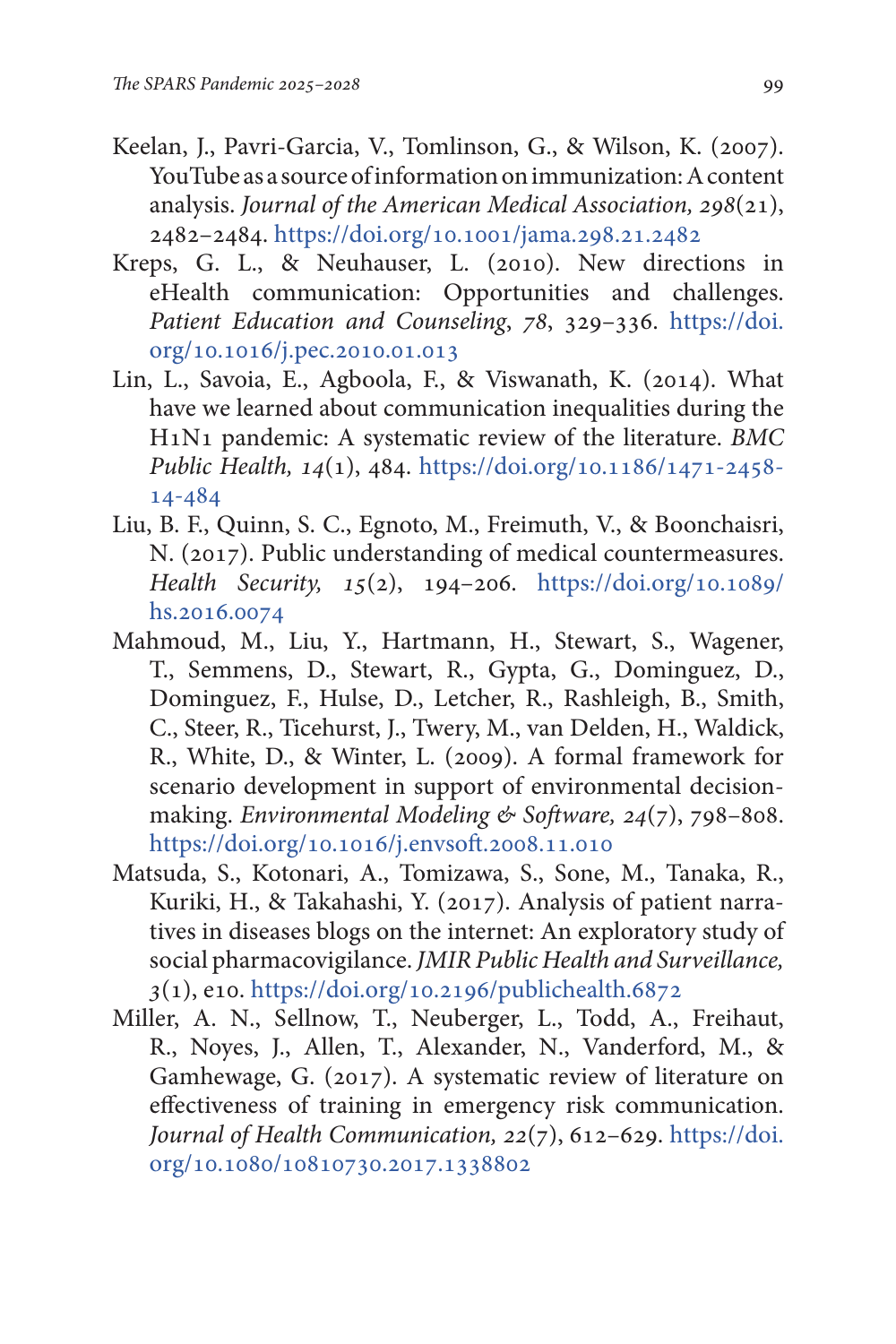- <span id="page-29-0"></span>National Research Council (NRC). (2011). *National Earthquake Resilience: Research, Implementation, and Outreach*. The National Academies Press. <https://doi.org/10.17226/13092>
- Ogilvy, J., & Schwartz, P. (2004). *Plotting Your Scenarios*. Global Business Network. Retrieved from web archive at [https://web.](https://web.archive.org/web/20190803235747/http://www.meadowlark.co/plotting_your_scenarios.pdf) [archive.org/web/20190803235747/http://www.meadowlark.](https://web.archive.org/web/20190803235747/http://www.meadowlark.co/plotting_your_scenarios.pdf) [co/plotting\\_your\\_scenarios.pdf](https://web.archive.org/web/20190803235747/http://www.meadowlark.co/plotting_your_scenarios.pdf)
- O'Toole, T., Mair, M., & Inglesby, T. V. (2002). Shining Light on "Dark Winter." *Clinical Infectious Diseases, 34*(7), 972–983. <https://doi.org/10.1086/339909>
- Poland, G. A., Jacobson, R. M., & Ovsyannikova, I. G. (2009). Trends affecting the future of vaccine development and delivery: The role of demographics, regulatory science, the antivaccine movement, and vaccinomics. *Vaccine*, *27*, 3240–3244. <https://doi.org/10.1016/j.vaccine.2009.01.069>
- Preuss, J., & Godfrey, J. (2006). *Guidelines for Developing an Earthquake Scenario*. Earthquake Engineering Research Institute (EERI). Retrieved from web archive at [https://web.](https://web.archive.org/web/20190812010728/https://mitigation.eeri.org/files/Developing.a.Scenario.pdf) [archive.org/web/20190812010728/https://mitigation.eeri.org/](https://web.archive.org/web/20190812010728/https://mitigation.eeri.org/files/Developing.a.Scenario.pdf) [files/Developing.a.Scenario.pdf](https://web.archive.org/web/20190812010728/https://mitigation.eeri.org/files/Developing.a.Scenario.pdf)
- Quinn, S. C., Thomas, T., & Kumar, S. (2008). The anthrax vaccine and research: Reactions from postal workers and public health officials. *Biosecurity and Bioterrorism: Biodefense Strategy, Practice, and Science, 6*(4), 321–333. [https://doi.org/10.1089/](https://doi.org/10.1089/bsp.2007.0064) [bsp.2007.0064](https://doi.org/10.1089/bsp.2007.0064)
- Rice, L., & Sara, R. (2018). Updating the determinants of health model in the information age. *Health Promotion International*, 1–9.<https://doi.org/10.1093/heapro/day064>
- Schoch-Spana, M., Brunson, E. K., Shearer, M. P., Ravi, S., Sell, T. K., Chandler, H., Gronvall, G. K. (2017). *The SPARS Pandemic, 2025–2028: A Futuristic Scenario for Public Health Risk Communicators*. Johns Hopkins Center for Health Security. Retrieved from web archive at [https://web.archive.](https://web.archive.org/web/20190329230151/http://www.centerforhealthsecurity.org/our-work/pubs_archive/pubs-pdfs/2017/spars-pandemic-scenario.pdf) [org/web/20190329230151/http://www.centerforhealth](https://web.archive.org/web/20190329230151/http://www.centerforhealthsecurity.org/our-work/pubs_archive/pubs-pdfs/2017/spars-pandemic-scenario.pdf) [security.org/our-work/pubs\\_archive/pubs-pdfs/2017/](https://web.archive.org/web/20190329230151/http://www.centerforhealthsecurity.org/our-work/pubs_archive/pubs-pdfs/2017/spars-pandemic-scenario.pdf) [spars-pandemic-scenario.pdf](https://web.archive.org/web/20190329230151/http://www.centerforhealthsecurity.org/our-work/pubs_archive/pubs-pdfs/2017/spars-pandemic-scenario.pdf)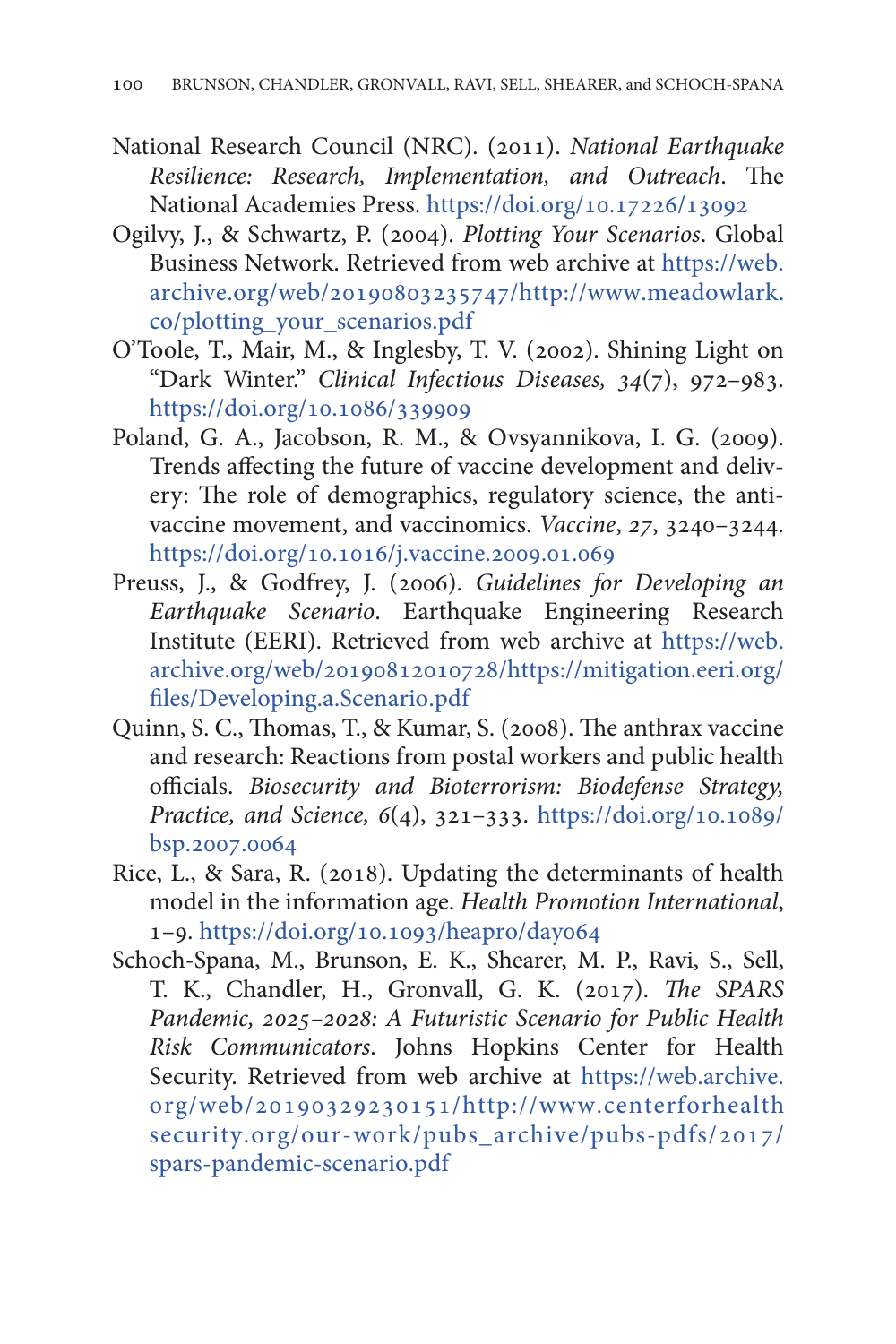- <span id="page-30-0"></span>Schoch-Spana, M., Gronvall, G. K., Brunson, E. K., Sell, T. K., Ravi, S., Shearer, M. P., & Collins, H. (2016). *How to Steward Medical Countermeasures and Public Trust in an Emergency—A Communication Casebook for FDA and Its Public Health Partners*. Johns Hopkins Center for Health Security. Retrieved from web archive at [https://web.archive.](https://web.archive.org/web/20190628210856/http://www.centerforhealthsecurity.org/our-work/events/2016%20FDA%20MCM/FDA_Casebook.pdf) [org/web/20190628210856/http://www.centerforhealth](https://web.archive.org/web/20190628210856/http://www.centerforhealthsecurity.org/our-work/events/2016%20FDA%20MCM/FDA_Casebook.pdf) [security.org/our-work/events/2016%20FDA%20MCM/FDA\\_](https://web.archive.org/web/20190628210856/http://www.centerforhealthsecurity.org/our-work/events/2016%20FDA%20MCM/FDA_Casebook.pdf) [Casebook.pdf](https://web.archive.org/web/20190628210856/http://www.centerforhealthsecurity.org/our-work/events/2016%20FDA%20MCM/FDA_Casebook.pdf)
- Skryabina, E., Reedy, G., Amlôt, R., Jaye, P., & Riley, P. (2017). What is the value of health emergency preparedness exercises? A scoping review study. *International Journal of Disaster Risk Reduction*, 21, 274–283. [https://doi.org/10.1016/j.](https://doi.org/10.1016/j.ijdrr.2016.12.010) [ijdrr.2016.12.010](https://doi.org/10.1016/j.ijdrr.2016.12.010)
- Sloane, R., Osanlou, O., Lewis, D., Bollega, D., Maskell, S., & Pirmohamed, M. (2015). Social media and pharmacovigilance: A review of the opportunities and challenges. *British Journal of Clinical Pharmacology*, 80(4), 910–920. [https://doi.](https://doi.org/10.1111/bcp.12717) [org/10.1111/bcp.12717](https://doi.org/10.1111/bcp.12717)
- Steelfisher, G., Blendon, R., Ross, L. J., Collins, B. C., Ben-Porath, E. N., Bekheit, M. M., & Mailhot, J. R. (2011). Public response to an anthrax attack: Reactions to mass prophylaxis in a scenario involving inhalation anthrax from an unidentified source. *Biosecurity and Bioterrorism: Biodefense Strategy, Practice, and Science, 9*(3), 239–250. [https://doi.org/10.1089/bsp.2011.0005](https://doi.org/10.1089/bsp.2011.0005 )
- Tyrawski J., & DeAndrea, D. C. (2015). Pharmaceutical companies and their drugs on social media: A content analysis of drug information on popular social media sites. *Journal of Medical Internet Research*, *17*(6), e130. [https://doi.org/10.2196/](https://doi.org/10.2196/jmir.4357) [jmir.4357](https://doi.org/10.2196/jmir.4357)
- Ulmer, R. R., Sellnow, T. L., & Seeger, M. W. (2017). *Effective Crisis Communication: Moving from Crisis to Opportunity*. SAGE Publications, Inc.
- Uscher-Pines, L., Maurer, J., & Harris, K. M. (2011). Racial and ethnic disparities in uptake and location of vaccination for 2009—H1N1 and seasonal influenza. *American Journal of Public Health, 101*(7), 1252–1255. [https://doi.org/10.2105/](https://doi.org/10.2105/ajph.2011.300133) [ajph.2011.300133](https://doi.org/10.2105/ajph.2011.300133)